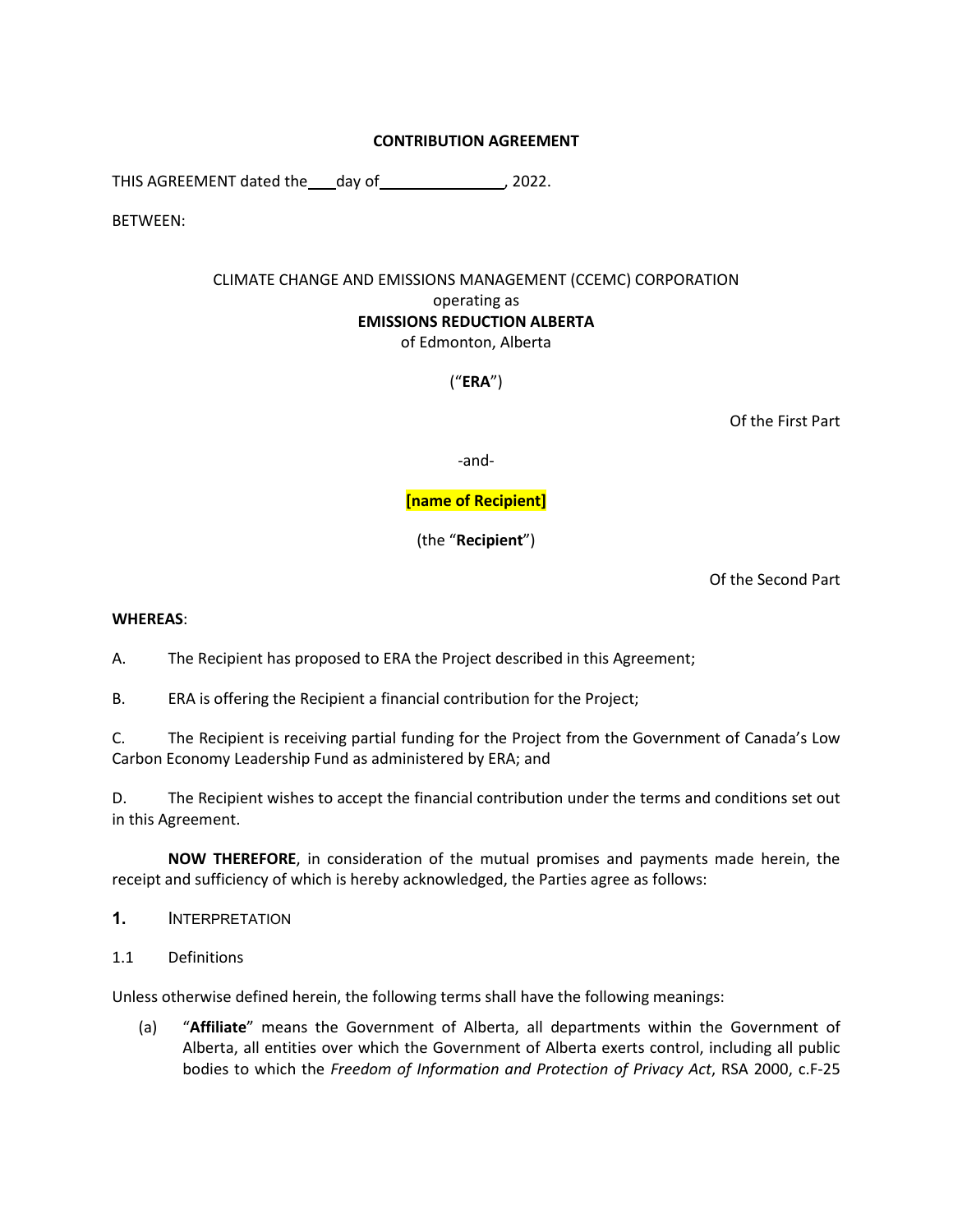applies, and any bodies that fall within the meaning of affiliate under the *Canada Business Corporations Act,* R.S.C. 1985, c.C-44;

- (b) "**Agreement**" means this agreement together with all schedules and attachments hereto and all amendments made in writing between the Parties;
- (c) "**Asset**" means any real or personal property or immovable or movable asset, acquired, constructed, rehabilitated or improved, in whole or in part, with LCELF funds provided under this agreement;
- (d) **"Budget**" means a budget and financing schedule for the Project as set forth in Schedule A;
- (e) "**Change**" means any change in the Project Scope, the Project Plan (which includes both the Budget and Work Plan), the addition or withdrawal of any Project partners or collaborators or any other deviation from this Agreement and includes both a Minor Change and Major Change;
- (f) **"Conflict(s) of Interest**" means any situation that produces a real or seeming incompatibility between the private interests of the Recipient, its employees, representatives, delegates, agents, consultants or subcontractors, and the interests of ERA;
- (g) "**Contribution**" means the conditional financial payment from ERA to the Recipient, including LCELF funds, described in more detail and the amount of which is set out in section [2.1,](#page-4-0) which shall only be applied towards Total Project Eligible Expenses;
- (h) "**Contribution Proceeds**" means all amounts paid to the Recipient under this Agreement ;
- (i) "**Eligible Expenses**" has the meaning set forth in section [4.1;](#page-6-0)
- (j) "**Emissions Reductions Information Management System**" (ERIMS) means the online information management system that collects, stores and reports data related to ERA projects;
- (k) "**Environmental Laws**" means all applicable international, federal, provincial, territorial, municipal or local treaties, conventions, laws, statutes, regulations, orders, by-laws, governmental decrees or ordinances relating to fisheries, health and safety, the protection or preservation of the environment or the manufacture, processing, distribution, use, treatment, storage, disposal, discharge, transport or handling of hazardous substances;
- (l) "**ERA**" means Emissions Reduction Alberta;
- (m) "**ERA Program Team**" means ERA and their agents directed to work within the Program;
- (n) "**Event of Default**" has the meaning set forth in section [9.1;](#page-10-0)
- (o) "**GHG**" means greenhouse gas;
- (p) "**Intellectual Property**" includes all materials, inventions, designs, specifications, patterns, models, prototypes, devices, formulae, methods, processes, data, compilations of information, reports, drawings, plans, photographs, musical works, computer software and programming patents or patent applications;
- (q) "**LCELF**" means the Government of Canada's Low Carbon Economy Leadership Fund;
- (r) "**Major Change**" means a Change that includes:
	- (i) extending the Project Completion Date by more than sixty (60) days;
	- (ii) adding or deleting milestones in the Work Plan;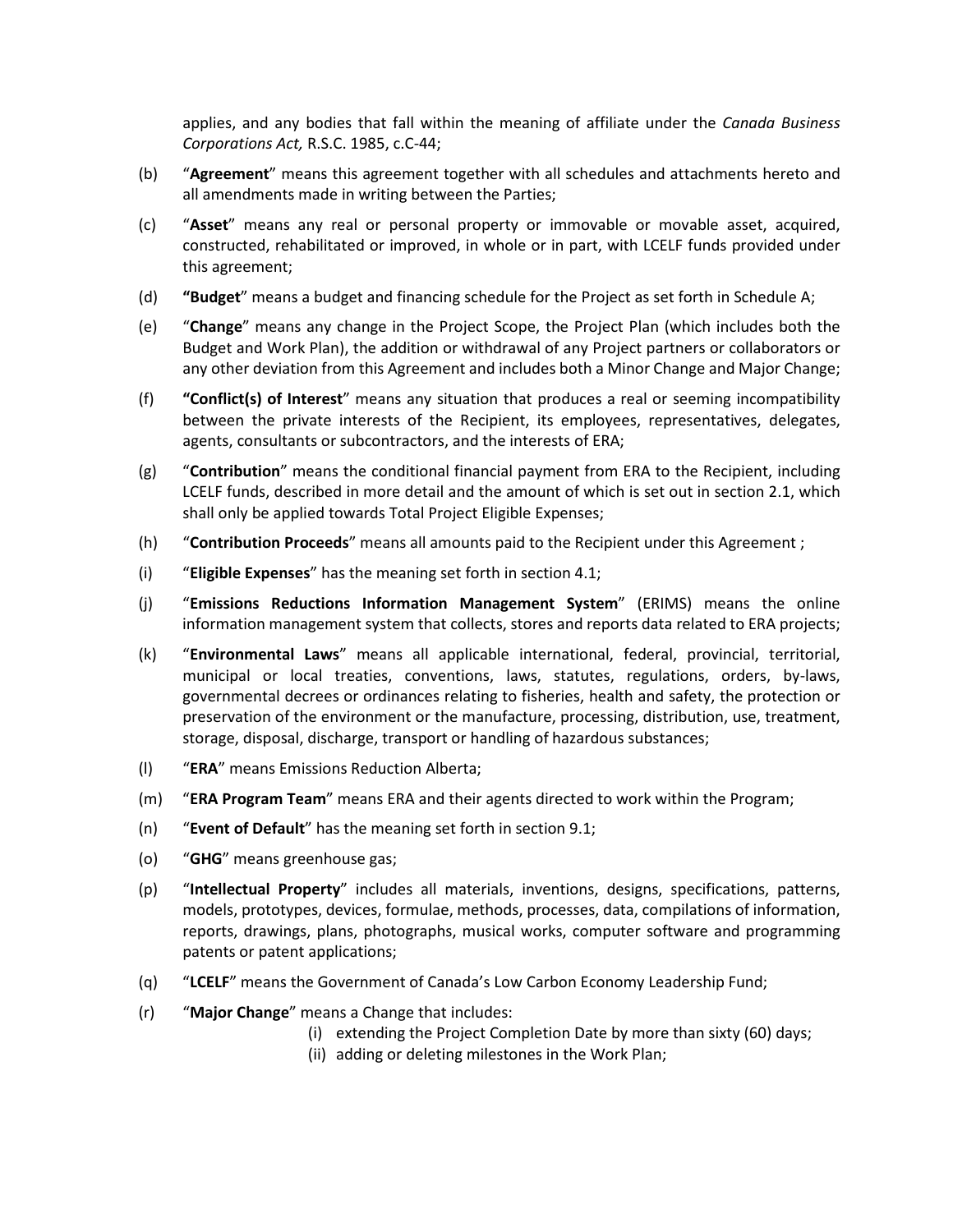- (iii) significant adjustments to tasks or milestones that result in change to the Work Plan. What constitutes "significant" shall be determined by ERA in its sole discretion;
- (iv) an increase in the Total Project Eligible Expenses of more than ten (10%) percent from the original Project estimates; or
- (v) a change to the Technology Systems(s) that result in emissions reductions or energy savings of more than ten (10%) percent from the original Project estimates.
- (s) "**Minor Change**" means a Change that includes:
	- (i) altering the timing of tasks and/or completion of milestones without extending the Project Completion Date by more than sixty (60) days;
	- (ii) an increase in the Total Project Eligible Expenses of up to ten (10%) percent from the original Project estimates;
	- (iii) moving tasks from one milestone to another without altering the overall objectives or outcomes of the Project; or
	- (iv) reallocating funds from one budget item to another (for example, spending more on equipment costs and less on labour costs);
- (t) "**Mid-Project Report**" has the meaning set forth in [Schedule](#page-18-0) B;
- (u) "**Notice**" has the meaning set forth in section [16.1;](#page-13-0)
- (v) "**Pan-Canadian Framework**" means the Government of Canada's Pan-Canadian Clean Growth and Climate Change plan as amended;
- (w) "**Party**" means either ERA or the Recipient and "**Parties**" means both of them;
- (x) "**Payment Schedule**" means the schedule of payments of the Contribution as described in [Schedule](#page-18-0) B;
- (y) "**Program**" means ERA's Energy Savings for Business Expanded Technologies Pilot;
- (z) "**Project**" means the project described in Schedule A including any changes made in accordance with section 3.2;
- (aa) "**Project Completion Date**" has the meaning set forth in section 7 of Schedule A or the date of such earlier termination of this Agreement in accordance with the provisions set forth in this Agreement;
- (bb) "**Project Completion Documentation**" has the meaning set forth in Schedule B;
- (cc) "**Project Completion Documentation Submission Deadline**" has the meaning set forth in Schedule B;
- (dd) "**Project Installation Date**" means the date the Technology System(s) is fully operational and all Project activities are complete in accordance with Schedule A;
- (ee) "**Project Plan**" means the project plan of the Project as more specifically set forth in Schedule A;
- (ff) "**Project Proposal**" means the Recipient's Full Project Proposal document;
- (gg) "**Project Scope**" means the scope of the Project as more specifically set forth in Schedule A;
- (hh) "**Project Start Date**" means the date set forth in as the earliest date on which the Recipient can begin incurring Total Project Eligible Expenses;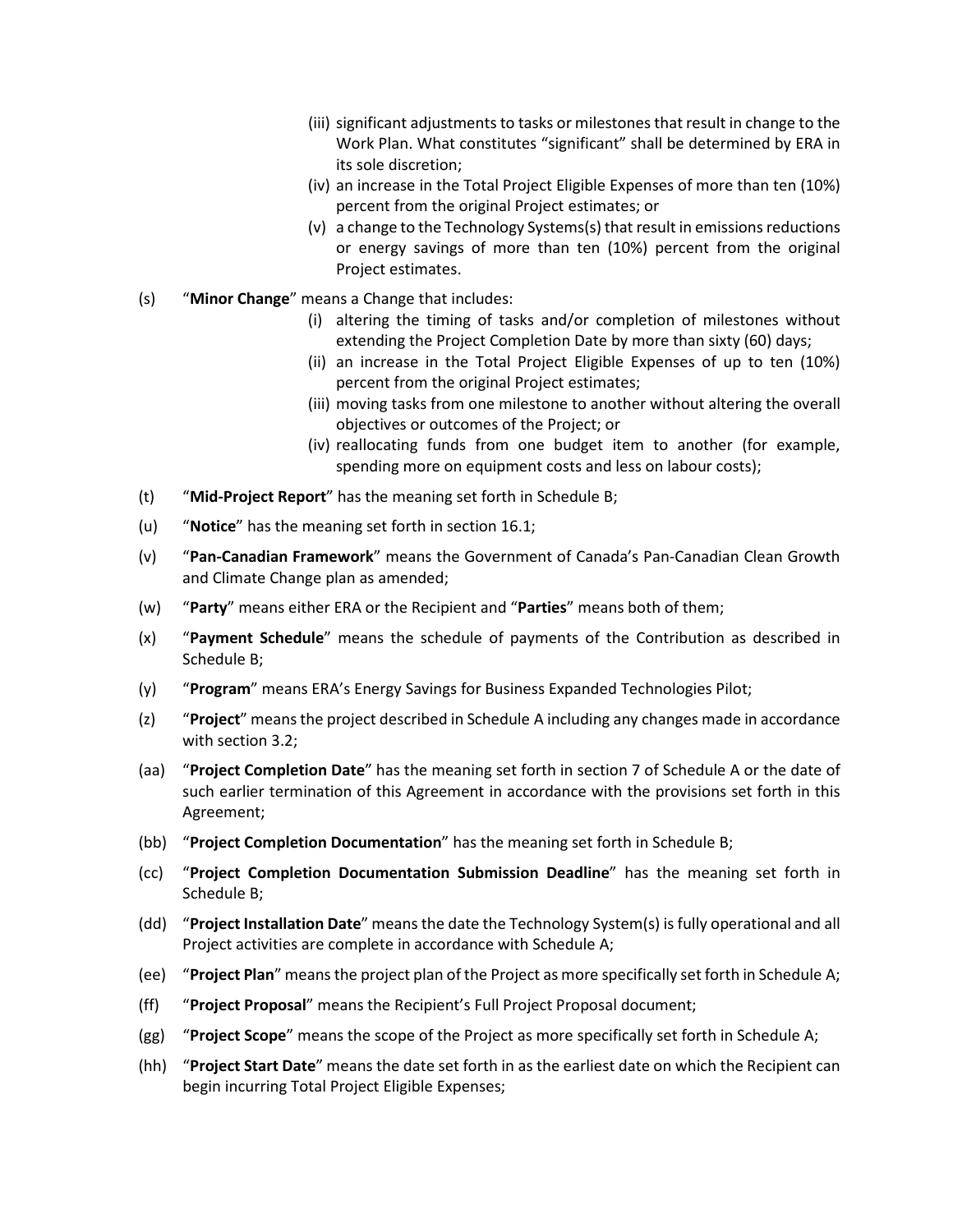- (ii) "**Recipient**" means [name of Recipient];
- (jj) "**Remedy Notice**" has the meaning set forth in sectio[n 9.2;](#page-10-1)
- (kk) "**Reports**" means the Mid-Project Report and the Project Completion Documentation all as described in [Schedule](#page-18-0) B.
- (ll) "**Senior Officials**", in the case of ERA means the CEO of ERA or such other person as ERA may appoint from time to time, and in the case of the Recipient means the Recipient Liaison or such other person as the Recipient may appoint from time to time;
- (mm) "**Technology System(s)**" means the Project technology system(s) being installed in accordance with Schedule A;
- (nn) "**Term**" means the period during which the Project shall be conducted from the Project Start Date to and including the Project Completion Date and includes any extension agreed to by ERA in accordance with section 3.2;
- (oo) "**Total Project Eligible Expenses**" has the value set forth in section 9 of Schedule A and consists only of Eligible Expenses;
- (pp) "**Total Project Value**" has the value set forth in section 8 of Schedule A and may consist of both Eligible Expenses and ineligible expenses;
- (qq) "**Work Plan**" means the work plan of the Project described in Schedule A.
- 1.2 In this Agreement, unless the context requires otherwise:
	- (a) words importing a gender include all genders;
	- (b) words importing the singular include the plural and vice versa;
	- (c) the terms "costs" and "expenses" have the same meaning unless otherwise specified;
	- (d) include or including means include or including without limitation;
	- (e) any references to dollars or currency are to Canadian dollars (\$CAD);
	- (f) any technical or industry specific words or phrases not otherwise defined herein shall have the meaning ascribed to such terms in the industry in which they are normally applied or used; and
	- (g) any references to legislation or regulations include any amendments thereto or successor legislation or regulations.
- 1.3 ERA shall not be liable for nor bear any foreign exchange risk or exposure that the Recipient may incur as a result of this Agreement.
- 1.4 The following schedules are incorporated in and form a part of this Agreement:

Schedule A - Project Scope, Budget and Project Plan [Schedule](#page-18-0) B - Payment and Reports

- 1.5 In the event of any inconsistency or conflict between the Schedules, Program documentation (as amended) and the body of this Agreement, the body of this Agreement shall govern.
- 1.6 This Agreement, including the Schedules hereto, constitutes the entire agreement between ERA and the Recipient with respect to the Project and the Contribution, and supersedes all previous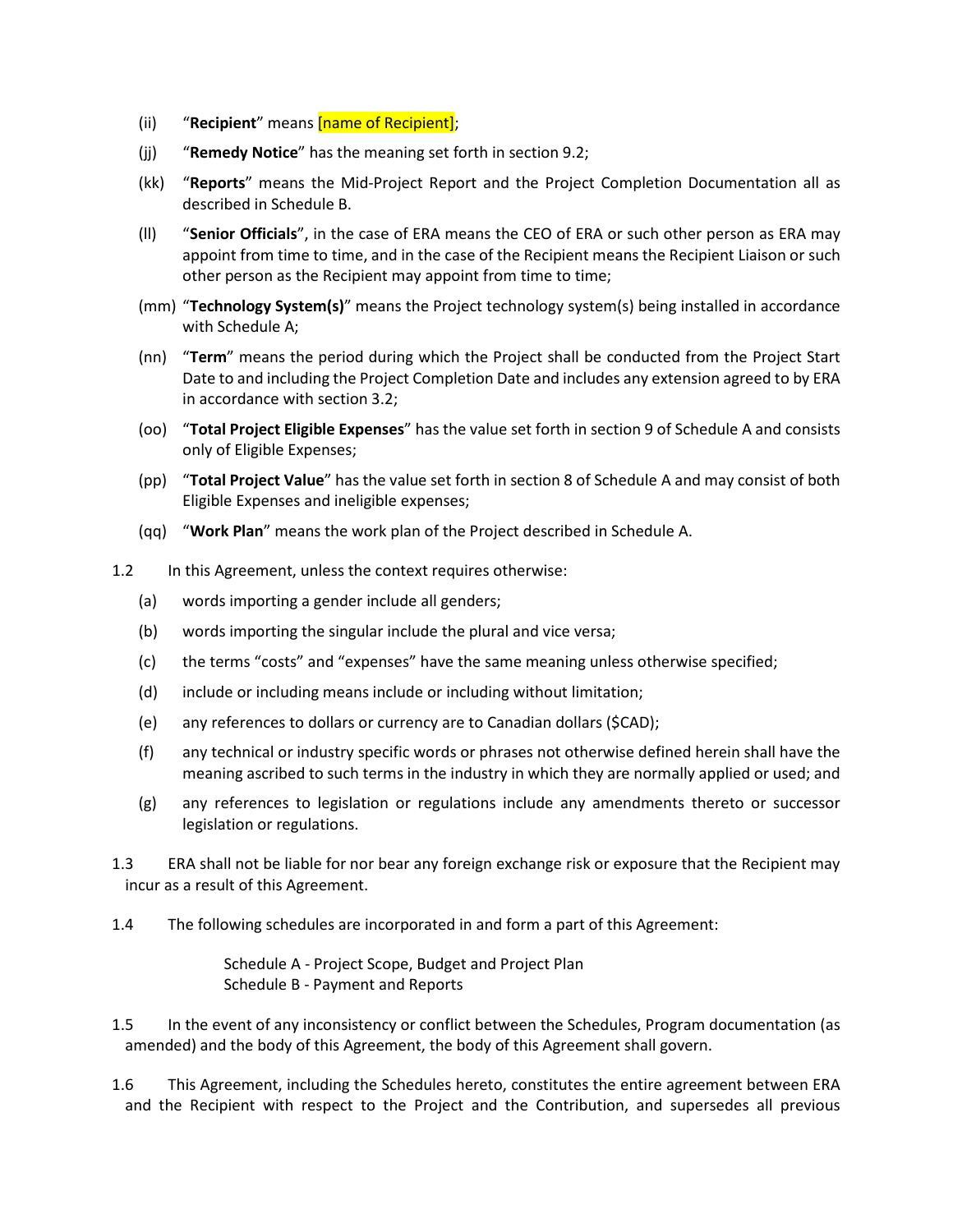agreements, negotiations and understandings. There are no agreements, representations, warranties, terms, conditions or commitments except as expressed in this Agreement.

- 1.7 No amendment made to this Agreement is valid unless it is incorporated into the Agreement in writing and the amendment is signed by the Parties hereto.
- 1.8 The Recipient may not assign this Agreement, in whole or in part, without the written consent of ERA. For certainty, any assignment carried out without the consent of ERA shall render the Agreement null and void.
- <span id="page-4-0"></span>**2.** THE CONTRIBUTION
- 2.1 ERA shall provide the Recipient with a non-repayable contribution (the "**Contribution**") not exceeding  $\Diamond \blacklozenge$  Canadian dollars in accordance with Schedule A. For certainty, the maximum possible amount that ERA shall pay the Recipient under this Agreement is the amount of the Contribution.
- <span id="page-4-1"></span>2.2 The maximum Contribution payable shall not exceed ♦ (50♦%) percent of the Total Project Eligible Expenses.
- 2.3 If the Total Project Eligible Expenses decreases then at ERA's sole discretion, the Contribution payable by ERA may be adjusted in accordance with such decrease.
- 2.4 The maximum level of total federal funding from all federal sources, including but not limited to LCELF funds, shall not exceed twenty-five (25%) percent of the Total Project Eligible Expenses. In the event the Contribution is reduced for any reason, the Recipient may be required to return a corresponding portion of LCELF funds in order to comply with this section.
- 2.5 Subject to sectio[n 2.1,](#page-4-0) ERA shall pay the Contribution to the Recipient in the amounts and at the times specified in [Schedule](#page-18-0) B.
- 2.6 The obligation of ERA to pay the Contribution is conditional on ERA, acting reasonably, being and remaining satisfied that:
	- (a) the Recipient has received legally binding commitments or funds from third parties for the Project as set out in Schedule A and such funding is sufficient to carry out and complete the Project and remains in place;
	- (b) the LCELF funds are the sole source of funding to the Project under the Pan-Canadian Framework;
	- (c) the Recipient is in compliance with all of its obligations under this Agreement; and
	- (d) the Project is proceeding, continues to conform to the Work Plan and the tasks/milestones set out in Schedule A are being completed and met and shall be completed by the Project Completion Date.

For greater certainty, ERA shall not be obligated to pay any instalments if ERA, in its sole discretion, believes that the Recipient or any of its officers, directors, shareholders, agents, affiliates, subsidiaries, contractors or associates are conducting their business and affairs in a manner that is contrary to the spirit and intent of ERA's mandate, or the terms and conditions of this Agreement.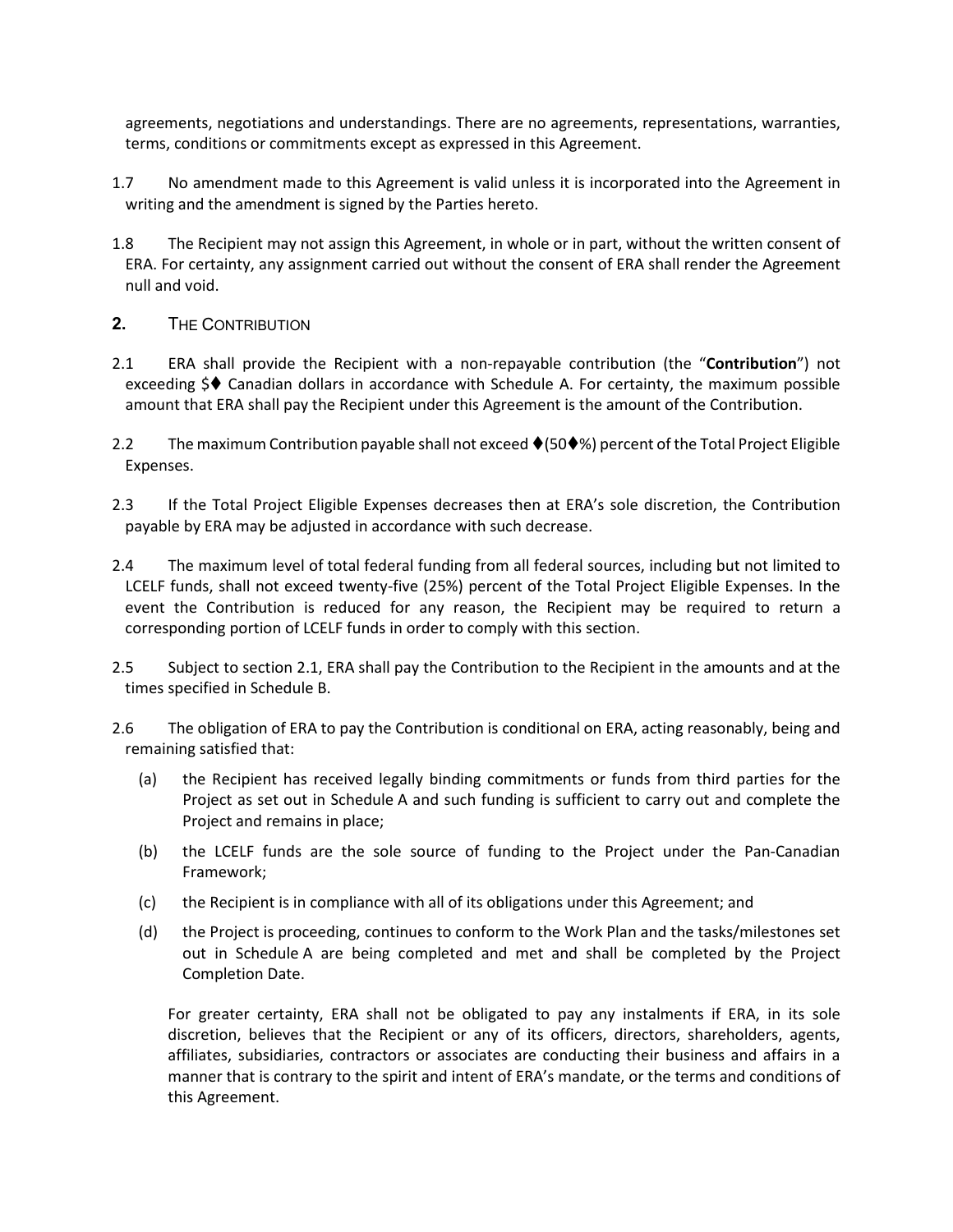2.7 The Recipient acknowledges that the Contribution shall not be sufficient to cover the entire cost of the Project and the Recipient shall be solely responsible for raising funds from other sources to complete the Project. The Recipient is responsible for its budget and for any costs associated with the Project. For certainty, any costs associated with raising funds are not considered Eligible Expenses.

# **3.** THE PROJECT

- 3.1 The Recipient shall carry out the Project as set out in Schedule A and comply with all requirements contained therein. ERA shall have no obligation to maintain, remove or perform any work whatsoever in connection with the Project.
- <span id="page-5-0"></span>3.2 Any Major Changes to the Project must be finalized prior to the Installation Date. The Recipient may request any of the following amendments to the Project (a "**Change Request**") by providing a written request to ERA:
	- (a) All Major Change requests must be submitted to ERA a minimum of 60 days prior to the Project Completion Documentation Submission Deadline. ERA will consider each Change Request on a case-by-case basis and either approve or deny the Change Request in ERA's sole discretion. Where ERA approves a Change Request, ERA will issue an approval (a "**Change Approval**") to the Recipient outlining any resulting changes to the Project or Schedules as required.
	- (b) ERA must be notified of all Minor Changes to the Project but there is no requirement that ERA approve a Minor Change. For clarity, a Minor Change will not require a Change Request.
- 3.3 ERA shall not pay any portion of the Contribution towards any Total Project Eligible Expenses that the Recipient incurs prior to the Project Start Date or after the Project Installation Date.
- 3.4 The Recipient shall comply with all applicable laws, orders and authorizations that expressly or by implication apply to the Project or the Recipient in respect of the Project and this Agreement and shall immediately disclose to ERA if it contravenes any of the foregoing.
- 3.5 In order to maximize total energy savings and GHG emissions reductions, the Recipient undertakes retiring the equipment that is being replaced as a result of the Project (the "**Retired Equipment**") and will not resell or reuse the Retired Equipment in any manner.
- 3.6 ERA does not expressly or implicitly warrant, endorse or make any representation or other guarantee whatsoever as to any Project contractors, including as to their suitability, ability to perform the work, quality of work, or compliance with applicable laws. The Recipient agrees and acknowledges that: a) it is responsible for any contractor's performance of the work and compliance with all applicable laws, and b) that any contractor or other market provider selected by the Recipient is not an agent, contractor or subcontractor of ERA and ERA has no liability or responsibility for their collective actions.
- 3.7 As it relates to any Technology System(s) or Eligible Expenses, ERA does not expressly or implicitly warrant, endorse or make any representation or other guarantee whatsoever as to any particular Project manufacturer, product, or equipment nor to the performance, adequacy, safety, merchantability and fitness thereof and the Recipient agrees and acknowledges that it is solely responsible for all matters relating thereto.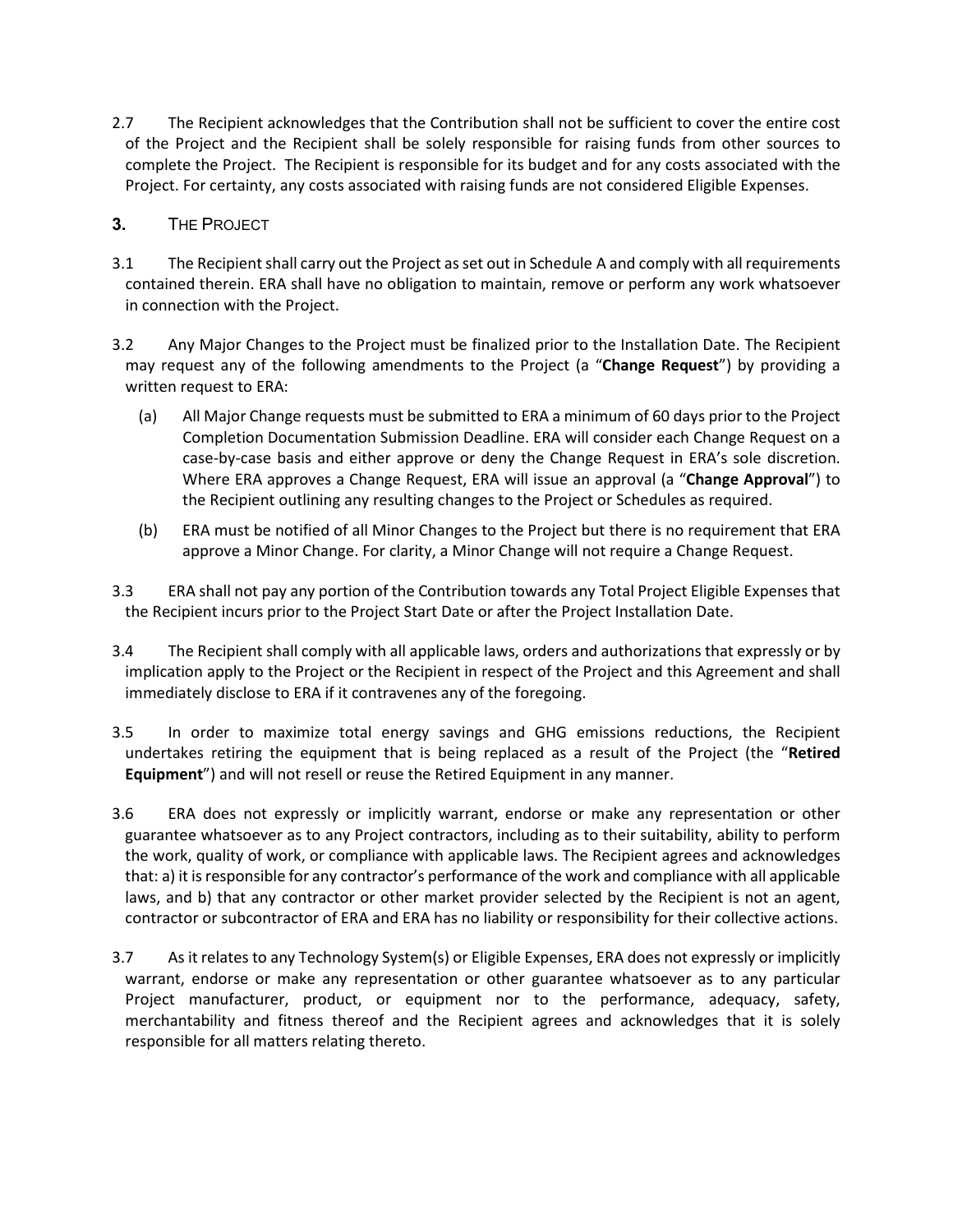- 3.8 ERA does not expressly or implicitly warrant, endorse or make any representation or other guarantee whatsoever as to the GHG emissions reductions, or energy savings, or any other result from installing the Technology System(s).
- <span id="page-6-0"></span>**4.** ELIGIBLE EXPENSES
- 4.1 Eligible expenses ("**Eligible Expenses**") are only those expenses related to the Project that are consistent with those listed in ERA's ESB Expanded Technologies Pilot Guidelines (the "**Guidelines**") which is available on ERA's website, as amended from time to time.
- 4.2 The Recipient acknowledges that ERA must be satisfied in its sole discretion that all expenses incurred by the Recipient are Eligible Expenses and conform to the Project Scope, Budget, and Project Plan Schedule as set out in Schedule A, prior to making any payments of the Contribution in accordance with the Payment Schedule. For greater certainty, payment does not preclude further investigation of Eligible Expenses subject to the terms of this Agreement.
- **5.** FUNDING FROM OTHER SOURCES
- 5.1 The Recipient covenants that the Project has not, and will not, receive any financial incentives, funding, subsidies, grants or other monies as, either directly or indirectly, from: a) the Government of Alberta's Technology Innovation and Emissions Reduction (TIER) Regulation; b) the repealed Climate Leadership Act; c) or under any of the Government of Canada's Pan-Canadian Framework on Clean Growth and Climate Change programs (the "**Non-Permitted Funding Sources**").
- 5.2 Apart from Non-Permitted Funding Sources, the Recipient may receive financial incentives, funding, subsidies, grants or other monies provided the amounts and sources are set out in Schedule A. In all circumstances, total funding from all sources is not to exceed 100% of costs for any Eligible Expense.
- **6.** RECIPIENT'S REPRESENTATIONS, COVENANTS AND WARRANTIES
- 6.1 The Recipient covenants, represents and warrants that:
	- (a) it is duly constituted, validly existing and in good standing under the laws of its jurisdiction of constitution and is qualified to carry on business in the Province of Alberta;
	- (b) all information in or attached to the Project Proposal is true, correct and complete, and will remain materially true, correct and complete during the Term;
	- (c) any real or perceived Conflict(s) of Interest which are known or ought to be known to the Recipient have been disclosed to ERA prior to the Project Start Date;
	- (d) at all times the Recipient shall immediately inform ERA of any real or perceived Conflict(s) of Interest which arise during the Term;
	- (e) at all times the Recipient or its officers, directors, shareholders, employees, contractors, affiliates, subsidiaries, partners or agents, will comply with all applicable human rights and employment laws in the jurisdictions in which they do business;
	- (f) at all times the Recipient or its officers, directors, shareholders, employees, contractors, affiliates, subsidiaries, partners or agents will adhere to Canadian anti-corruption and money laundering laws, including but not limited to the Canadian Criminal Code, the *Corruption of*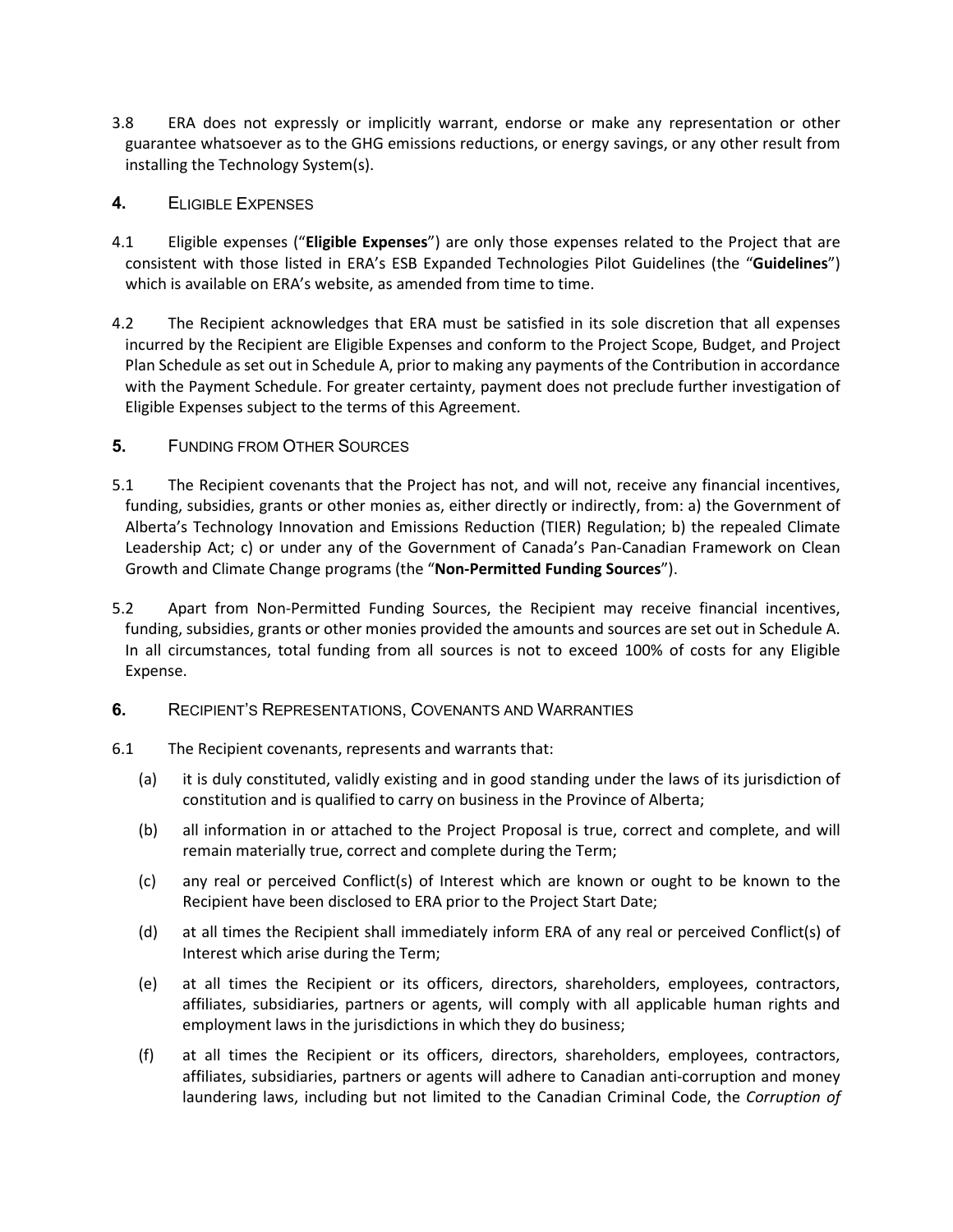*Foreign Public Officials Act* (Canada) (as amended), and the *Proceeds of Crime (Money Laundering) and Terrorist Financing Act* (Canada) (as amended);

- (g) any invoice or supporting documentation that it presents to ERA for expenses incurred in completing the Project is for Eligible Expenses;
- (h) it shall carry out the Project in a diligent and professional manner;
- (i) it has or shall obtain the necessary financial resources to complete the Project;
- (j) LCELF funds remain the sole source of Project funding under the Pan-Canadian Framework;
- (k) it has made full, true and plain disclosure to ERA of all facts relating to the Project that are material to this Agreement;
- (l) it has, or shall obtain, all necessary licenses, permits, approvals and authorizations, including any licenses, permits, approvals and authorizations required under law, including Environmental Laws, to proceed with the Project and to perform its obligations under this Agreement;
- (m) any environmental issues or concerns relating to the Project which are known or ought to be known to the Recipient have been disclosed to ERA, and the Recipient shall inform ERA of any environmental issues or concerns regarding the Project which arise during the Term;
- (n) it shall at all times comply with federal obligations with respect to the legal duty to consult with, and if applicable accommodate, Aboriginal groups;
- (o) the execution by the Recipient of this Agreement and the carrying out of this Agreement and the Project by the Recipient have been duly and validly authorized by the Recipient in accordance with applicable law, and this Agreement shall constitute a binding legal obligation of the Recipient;
- (p) there is presently no action, suit or proceeding being brought or pending or threatened against or affecting the Recipient which could result in the expropriation of any property of the Recipient or which could affect its operations, properties or financial condition or its ability to complete the Project;
- (q) it has not entered into any agreements with other funders or sponsors in relation to the Project which conflict with the obligations of the Recipient under this Agreement or is prejudicial to the rights of ERA under this Agreement;
- (r) it is in compliance with all laws, orders and authorizations which relate to or affect it and is not subject to any order of any court or other tribunal affecting its operations;
- (s) it shall ensure that the individuals named in the Project Plan and who are employees or contractors of the Recipient shall be assigned to or otherwise enabled to perform their respective roles in the Project or allow substitutions with people with equal if not more qualified upon request;
- (t) any employees or contractors completing work on the Project have the appropriate training, qualifications, experiences and/or licences necessary to complete the work accurately;
- (u) it shall not alter the Project Scope without prior written consent of ERA and in accordance with sections 3.2 and [3.3;](#page-5-0)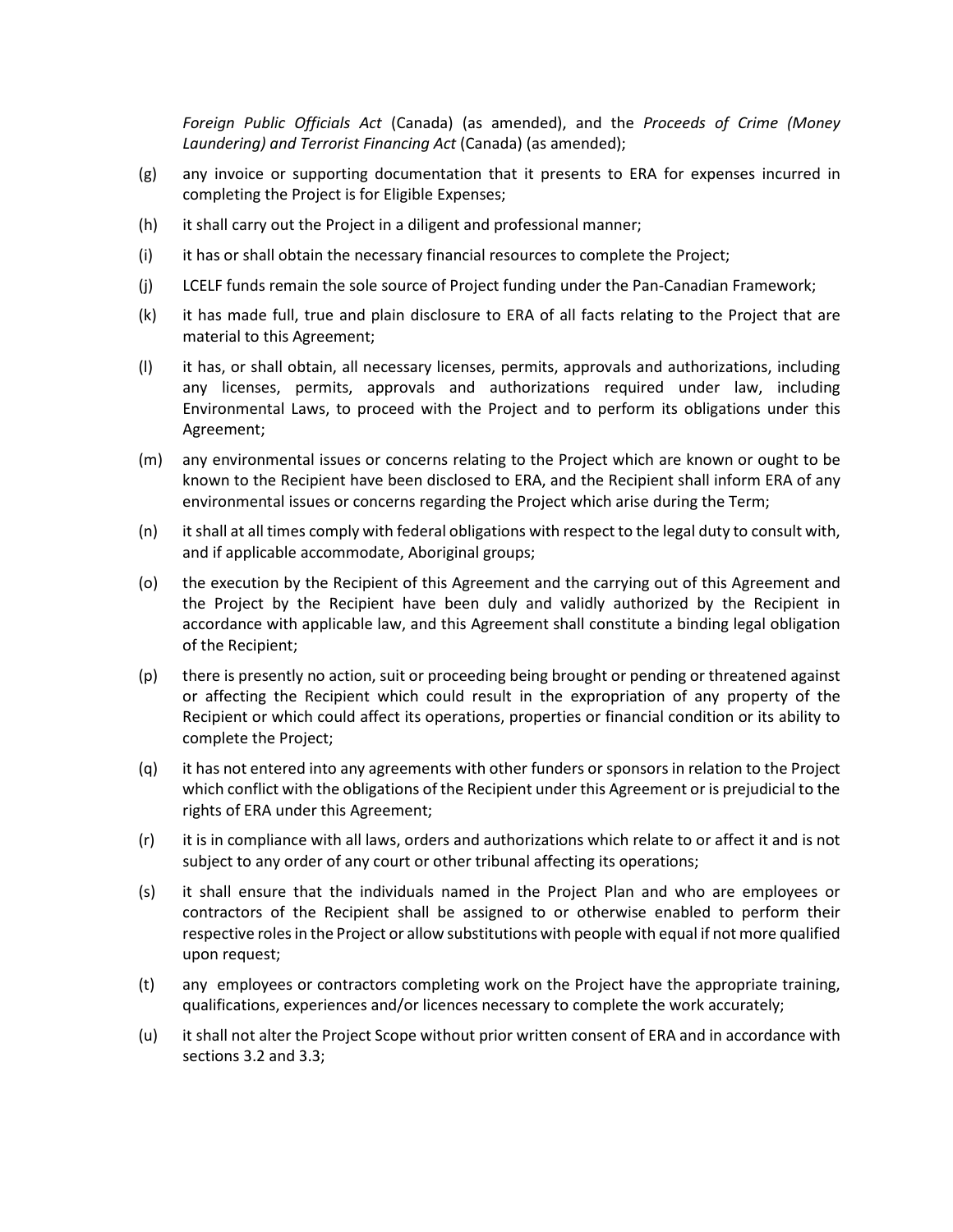- (v) any person who has been lobbying on behalf of the Recipient to obtain the Contribution and who is required to be registered pursuant to the *Lobbyists Act*, SA 2007, c.L-20.5 was registered pursuant to such Act at the time the lobbying occurred;
- (w) it shall at all times comply with the federal *Lobbying Act*, R.S., 1985, c. 44 (4th Supp.), s. 1; 2006, c. 9, s. 66, as amended;
- (x) it shall not pledge any part of the Contribution as security for any loan or debt of any kind except as expressly authorized by ERA in writing;
- (y) if directed by ERA, it shall forthwith repay to ERA any overpayments or unexpended balances of the Contribution Proceeds, and such amounts shall constitute a debt due to ERA;
- (z) at all times, its insurance policies are in full force and effect, and the Recipient is not in default with respect to (i) the payment of any premium or (ii) any material provisions contained in such policies;
- (aa) at all times, it shall maintain valid worker's compensation coverage;
- (bb) since the Project Proposal date, there has not been: (i) any material adverse change in the assets, liabilities, financial condition or operations of the Recipient or, to the knowledge of the Recipient, the third parties reflected in the Project Proposal; (ii) any damage, destruction or loss, whether or not covered by insurance, materially and adversely affecting the Project or the properties or business of the Recipient or, to the knowledge of the Recipient, the third parties reflected in the Project Proposal;
- (cc) it shall to the satisfaction of ERA, acting reasonably, ensure that all Total Project Eligible Expenses are incurred in a manner that is transparent and consistent with value for money principles;
- (dd) it shall work with ERA to ensure that all relevant Project information is uploaded into the ERIMS and on an ongoing basis as required by ERA;
- (ee) it shall effectively communicate with the ERA Program Team including all requirements contained within the ERIMS Portal;
- (ff) it shall submit to ERA through the ERIMS all Project Completion Documentation as defined in Schedule B within sixty (60) days of the Project Completion Date;
- (gg) it will remove, dispose of and/or recycle any Project equipment and/or waste in accordance with all applicable laws; and
- (hh) the Technology System(s) as described in Schedule A will be in commercial operation on or before the Project Completion Documentation Submission Deadline and will continue to be used for the duration of its commercial lifespan.
- **7.** RECORDS, REPORTING AND MONITORING
- 7.1 During the Term and for a period of six (6) years thereafter, the Recipient shall maintain or cause to be maintained full, accurate and complete records of the activities conducted in furtherance of, and the results achieved through the conduct of, the Project, including full, accurate and complete records and books of account relating to the receipt and expenditure of the Contribution and other funds received and expended for the purposes of the Project. Any records required to be maintained pursuant to this Agreement are subject to the protection and access provisions of the *Freedom of Information and Protection of Privacy Act*, RSA 2000, c.F-25.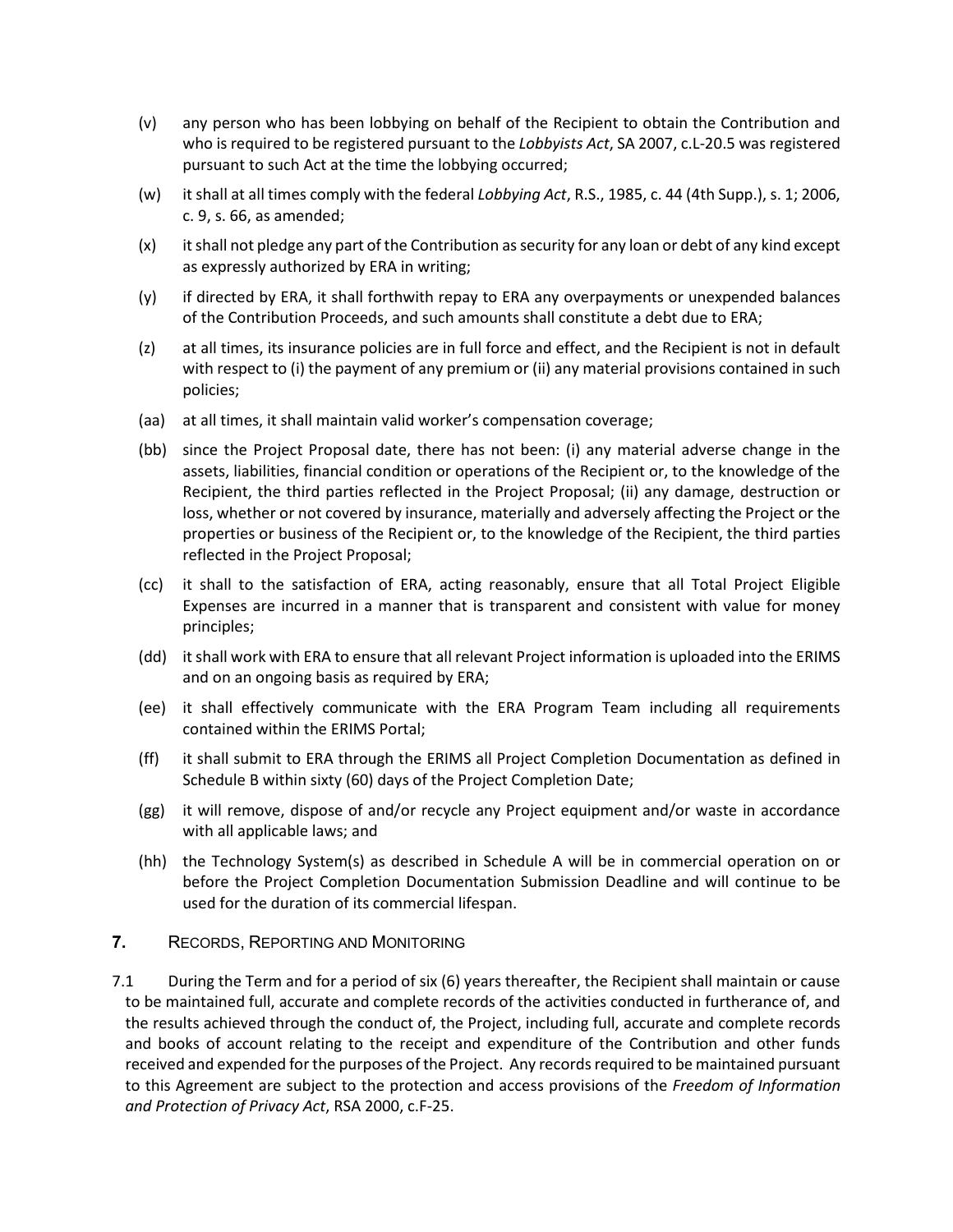- 7.2 The Recipient shall, if requested by ERA, upon thirty (30) days' Notice, permit any authorized representatives of ERA, or auditors engaged by ERA, to examine the Recipient's books, accounts and other records related to the Project and the Contribution, and to make copies thereof. The Recipient shall provide the authorized agents with such assistance as may be reasonably required during such an inspection. This right of inspection is limited to the purpose of ascertaining whether this Agreement has been complied with, and ERA shall not have any general right to obtain custody or copies of records in the custody of the Recipient.
- 7.3 The Recipient shall, upon receiving Notice, permit authorized representatives of ERA, to attend at the premises of the place where the Project is being carried out, for the purpose of examining the premises and progress of the Project in order to assess whether the Recipient is in compliance with the terms of this Agreement. The Recipient shall provide ERA's authorized representatives with such assistance as may be reasonably required during such a site visit.
- 7.4 The cost of any special audit, examination or report may be payable by ERA to the Recipient, in ERA's sole discretion, acting reasonably, unless the audit, examination or report reveals non performance, non observance or breaches of this Agreement or indicates that the records and books of account were inadequate to permit a determination of how the Contribution Proceeds were used by the Recipient or what results were achieved through the conduct of the Project, in which case the cost shall be borne by the Recipient.
- 7.5 The Recipient shall provide to ERA any Reports and additional informational requirements in the manner and at times set out in Schedule B or to ensure compliance with LCELF reporting requirements.
- **8.** LIABILITIES, INDEMNITY AND INSURANCE
- 8.1 ERA, its officers, directors, members, employees, contractors, Affiliates, subsidiaries, partners or agents shall have no responsibility and shall not be liable whatsoever to the Recipient for any direct, indirect or consequential loss, injury or damage suffered by the Recipient as a result of the establishment or operation of the Project.
- 8.2 In no circumstance will ERA, its contractors, their affiliates and their respective directors, officers and employees be liable to a Recipient, a contractor, or to any other party for any losses, costs, damages, obligations or liabilities arising from the Recipient's participation in the Program, including without limitation resulting from any change to, suspension, termination or cancellation of the Program, any act or omission of a contractor, any failure or damage caused by a Technology System(s), any failure of a Technology System(s) to achieve energy or GHG savings, or any property damage or personal injury suffered by a Recipient, a contractor, or any sub-contractors and employees or other third parties as a result of participating in this Program. Without limiting the foregoing, in no circumstance will ERA, its contractors, their affiliates and their respective directors, officers and employees be liable to a Recipient, a contractor, or to any other party for any consequential, or incidental damages, including lost profits or lost business opportunities, or for any damages caused by or resulting from any activities in connection with the installation, operation or use of the equipment or Technology System(s) or participation in this Program.
- 8.3 The Recipient shall be liable for and indemnify and hold harmless ERA, its officers and directors, employees, agents, contractors, Affiliates and their respective officers, directors and employees from and against any and all liabilities, claims, demands, actions and costs (including legal costs on a solicitorclient basis) whatsoever that may arise directly or indirectly out of any act or omission of the Recipient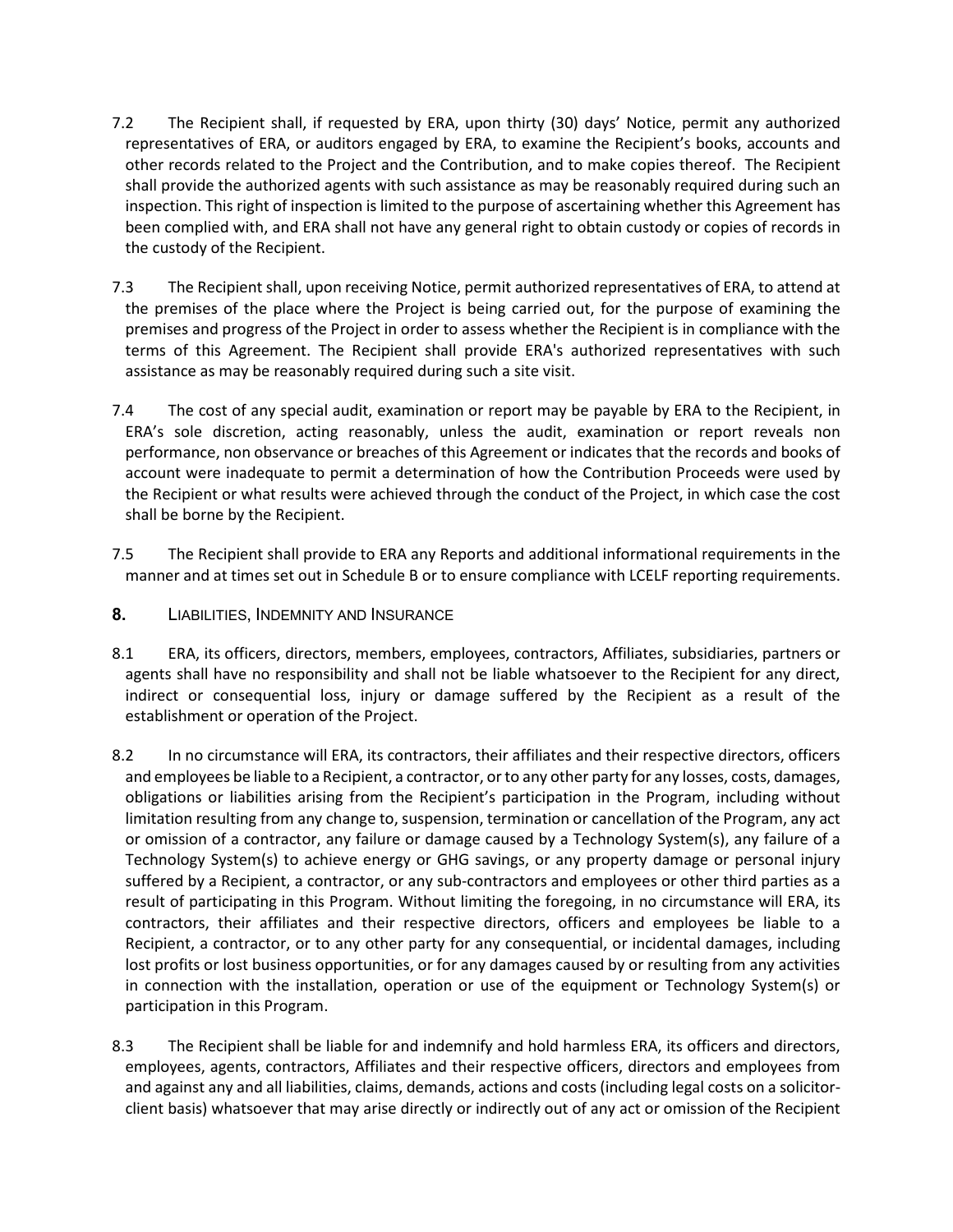or its officers, directors, shareholders, employees, contractors, affiliates, subsidiaries, partners or agents in respect of this Agreement. This indemnity and hold harmless provision shall survive this Agreement.

- 8.4 The Recipient shall abide by all Environmental Laws with respect to the Project and indemnify and hold harmless ERA, its officers and directors, employees, agents, contractors and their respective officers, directors and employees from any and all liabilities, claims, demands, actions and costs (including legal costs on a solicitor-client basis) whatsoever that may arise directly or indirectly out of any act or omission of the Recipient or its officers, directors, shareholders, employees, contractors, affiliates, subsidiaries, partners or agents in respect of any breach of any Environmental Laws by the Recipient, including any reclamation or remediation costs associated with the Project. This indemnity and hold harmless provision shall survive this Agreement.
- 8.5 The Recipient shall, without limiting its liabilities herein, insure its operations:
	- (a) under a contract of General Liability Insurance in an amount customary for the nature and scope of business carried on by the Recipient and with due consideration to the increased risk associated with the Project, insuring against bodily injury, personal injury and property damage, including loss or use thereof, which insurance shall include products liability; and
	- (b) an all-risk replacement cost policy for property that the Recipient owns or has an insurable interest in which is used in any way in connection with the Project.
	- (c) The Recipient shall provide ERA with written evidence of the required insurance from a reputable insurance broker, satisfactory to ERA in its sole discretion, on or before the execution of this Agreement. All required insurance shall be endorsed to provide ERA with thirty (30) days' Notice of cancellation or material change restricting coverage.
- <span id="page-10-0"></span>**9.** NON-PERFORMANCE
- 9.1 Each of the following events constitutes an event of default under this Agreement ("**Event of Default**"):
	- (a) if, in ERA's sole discretion, the Recipient:
		- (i) fails to proceed with the Project;
		- (ii) is not carrying out the Project; or
		- (iii) fails to have the project installed and operational on or before the Project Completion Document Submission Deadline.
	- (b) except for Minor Changes, the Recipient alters the Project without the consent of ERA;
	- (c) the Recipient uses any part of the Contribution Proceeds other than for the Project; or
	- (d) the Recipient otherwise breaches any of its obligations pursuant to this Agreement.
- <span id="page-10-1"></span>9.2 Upon the occurrence of an Event of Default ERA may give Notice (the "**Remedy Notice**") to the Recipient referring to such Event of Default and requiring the Recipient to remedy the breach within such time as ERA may, in its sole discretion, determine.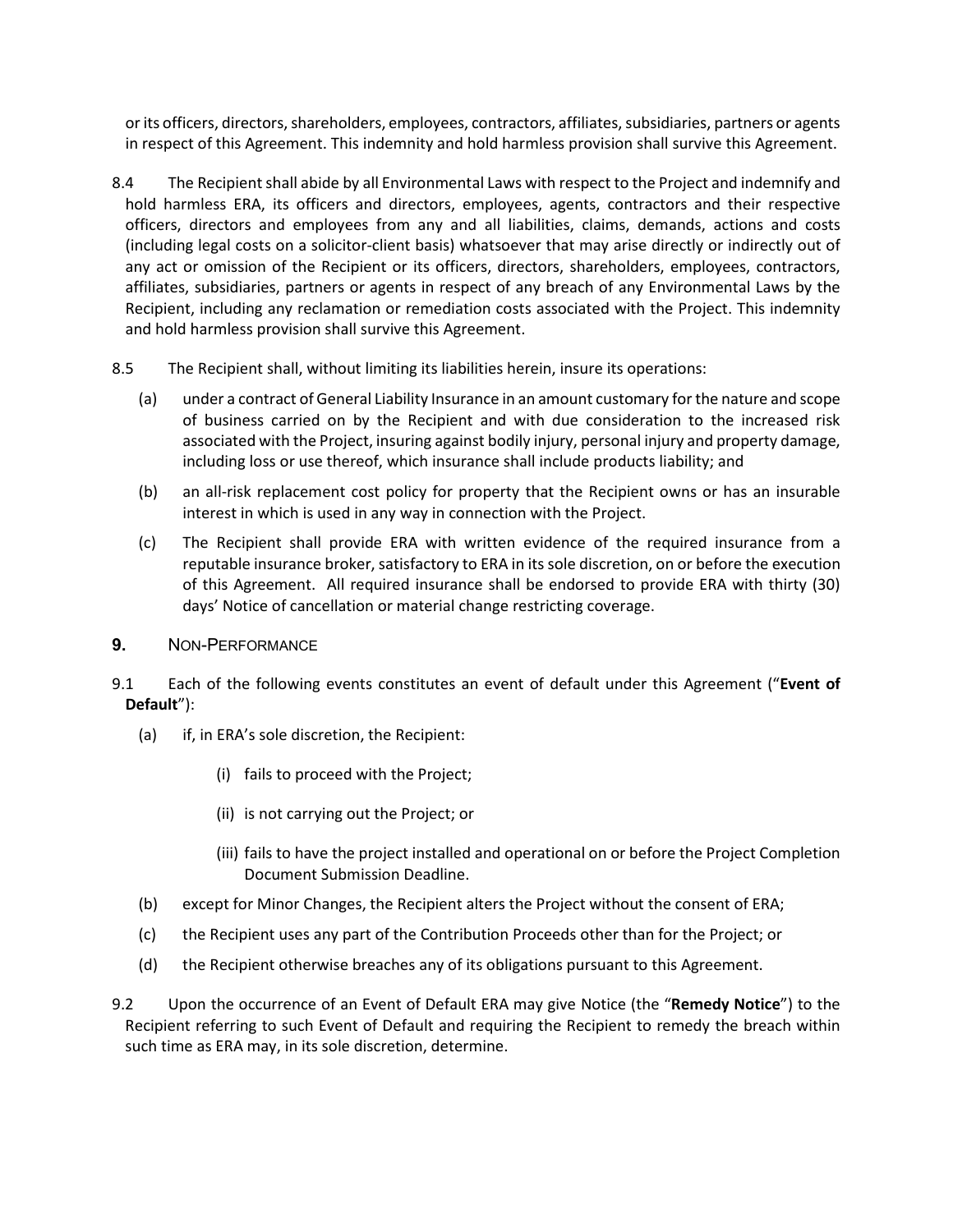- 9.3 If the Recipient fails to commence to remedy the breach within the time specified in the Remedy Notice or the Recipient fails to diligently pursue such remedy to completion, ERA may do any one or more of the following:
	- (a) terminate this Agreement immediately;
	- (b) demand repayment of all or any portion of the Contribution;
	- (c) refer any matter or dispute involving interpretation or application of any provision of this Agreement to be resolved in accordance with section 11; or
	- (d) pursue any remedy available to ERA in law or equity.

## **10.** TERMINATION

- 10.1 ERA may terminate this Agreement without cause by providing thirty (30) days' Notice to the Recipient, in which case this Agreement shall be terminated as of the date given in such Notice.
- 10.2 On termination of this Agreement, ERA may require the Recipient to do one or more of the following and, depending on the requirement, the Recipient shall immediately:
	- (a) make no further commitments for expenditures and make no further disbursements from the Contribution Proceeds except with ERA's prior written consent;
	- (b) transfer to ERA any or all Contribution Proceeds;
	- (c) provide an accounting of the Contribution Proceeds with an audit report setting out details of revenues and expenditures from the Contribution Proceeds from the date of last audited financial statements to the date of termination including the balance of the Contribution Proceeds remaining; and
	- (d) provide any of the Reports for the portion of the Project completed up to the date of termination.

# **11.** DISPUTE RESOLUTION

- 11.1 In the event of any dispute regarding the interpretation or application of any provision of this Agreement, the Parties shall refer the matter for joint discussion by Senior Officials of the Recipient and ERA. If the Senior Officials cannot resolve a dispute, the Parties shall participate in mediation with a mutually acceptable mediator. Mediation shall proceed on the following basis:
	- (a) if the Parties cannot agree on a mediator, they shall ask the President or Executive Director of the Alberta Arbitration and Mediation Society to assist in the selection process;
	- (b) the Parties shall share the cost of the mediator equally and bear their own costs incurred with respect to the mediation;
	- (c) no evidence of anything said or of any admission or communication made during the mediation shall be admissible in any legal proceeding, except with the consent of both Parties; and
	- (d) any resolution reached shall be based on the full participation of and an agreement made between the Parties.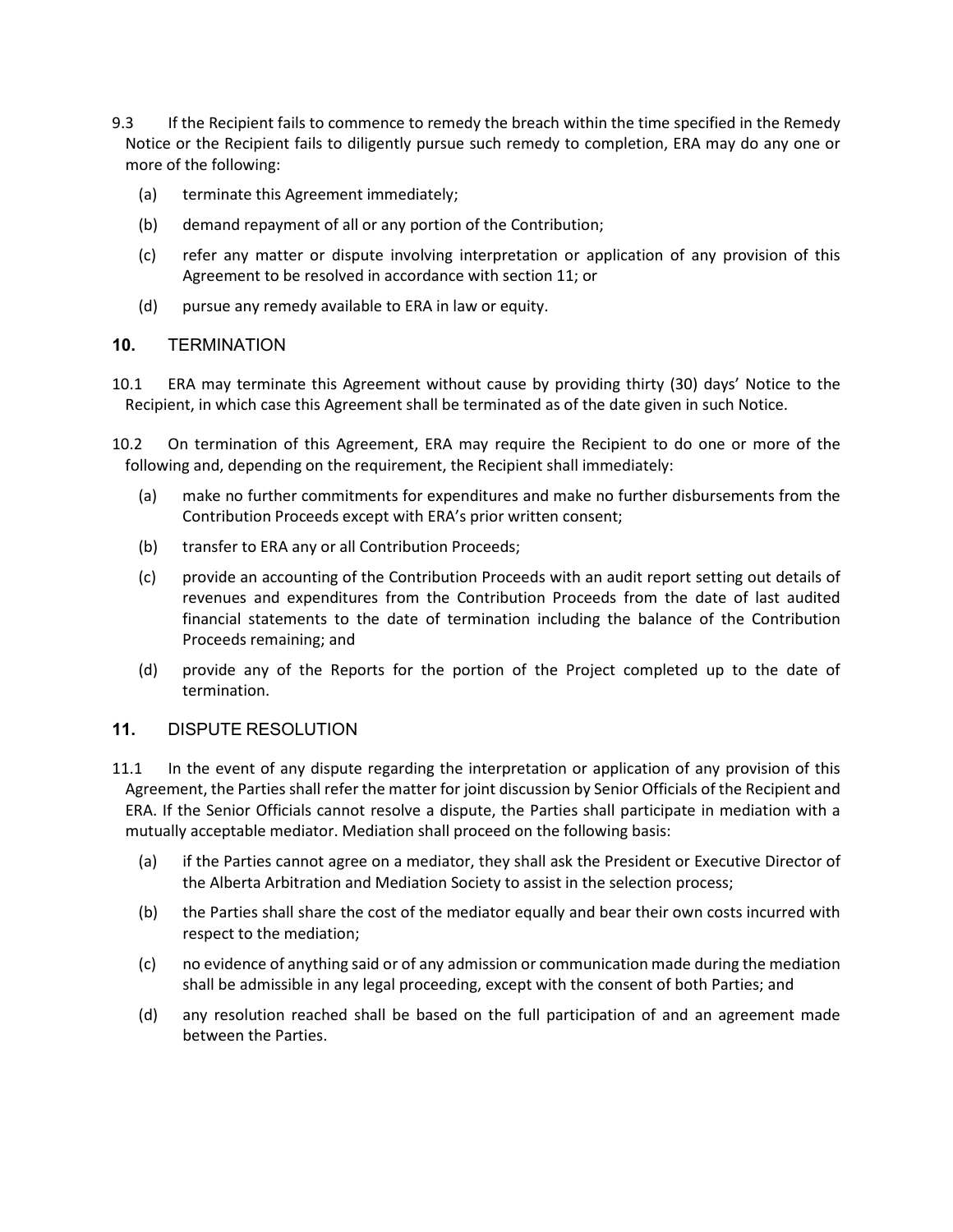## **12.** COMMUNICATIONS

- 12.1 The Recipient shall obtain written approval from ERA prior to any public communications regarding the Project, including but not limited to, publications, promotions or advertising that relate to the Project, in order to make sure each communication adheres to LCELF standards.
- <span id="page-12-0"></span>12.2 The Recipient shall acknowledge the support of ERA in all of the Recipient's publications, promotions or advertising that relate to the Project in the following ways:
	- (a) in all published articles, presentations, posters, websites, signage or other presentation of the Project, ERA shall be acknowledged and the ERA logo must be used in conjunction with this acknowledgment;
	- (b) the use of ERA's full name Emissions Reduction Alberta is preferred; and
	- (c) one copy of all the documents, materials or presentations referred to in subsection [13.1\(a\)](#page-12-0) above, must be sent to ERA for ERA's records on the Project.
- 12.3 The Recipient shall not make any public announcement or issue any press release regarding the entering into of this Agreement or the making of the Contribution, except in consultation with and approval of ERA as to the contents of the announcement or press release, which approval shall not be unreasonably withheld.

## **13.** CONFIDENTIAL INFORMATION

- 13.1 The Recipient shall not disclose any third party confidential information or document or make use of any intellectual property rights subject-matter that it becomes aware of or takes possession of from a third party during the implementation of the Project, without having obtained written authorization from the third party releasing it from the obligation of confidentiality, and the Recipient shall ensure that all of its employees, representatives, delegates, agents, consultants or subcontractors act accordingly. Upon request of ERA, the Recipient shall provide ERA with a copy of the authorization obtained.
- 13.2 The Recipient shall not disclose any confidential information or document nor make use of any intellectual property rights subject-matter that it becomes aware of or takes possession of during the implementation of the Project regarding ERA or provided by ERA, without first having obtained written permission from ERA, and the Recipient shall ensure that all of its employees, representatives, delegates, agents, consultants or subcontractors act accordingly.

#### **14.** FREEDOM OF INFORMATION AND DISCLOSURE OF INFORMATION

#### 14.1 Personal Information

- (a) Any Personal Information collected by ERA in connection with the Program is subject to compliance with FOIP. Personal Information will only be used to administer the Recipient 's participation in the Program, including to ensure that the Recipient is in compliance with the Contribution Agreement.
- 14.2 Recipient Information
	- (a) ERA and its contractors will collect and store Recipient Information in accordance with applicable laws in Alberta.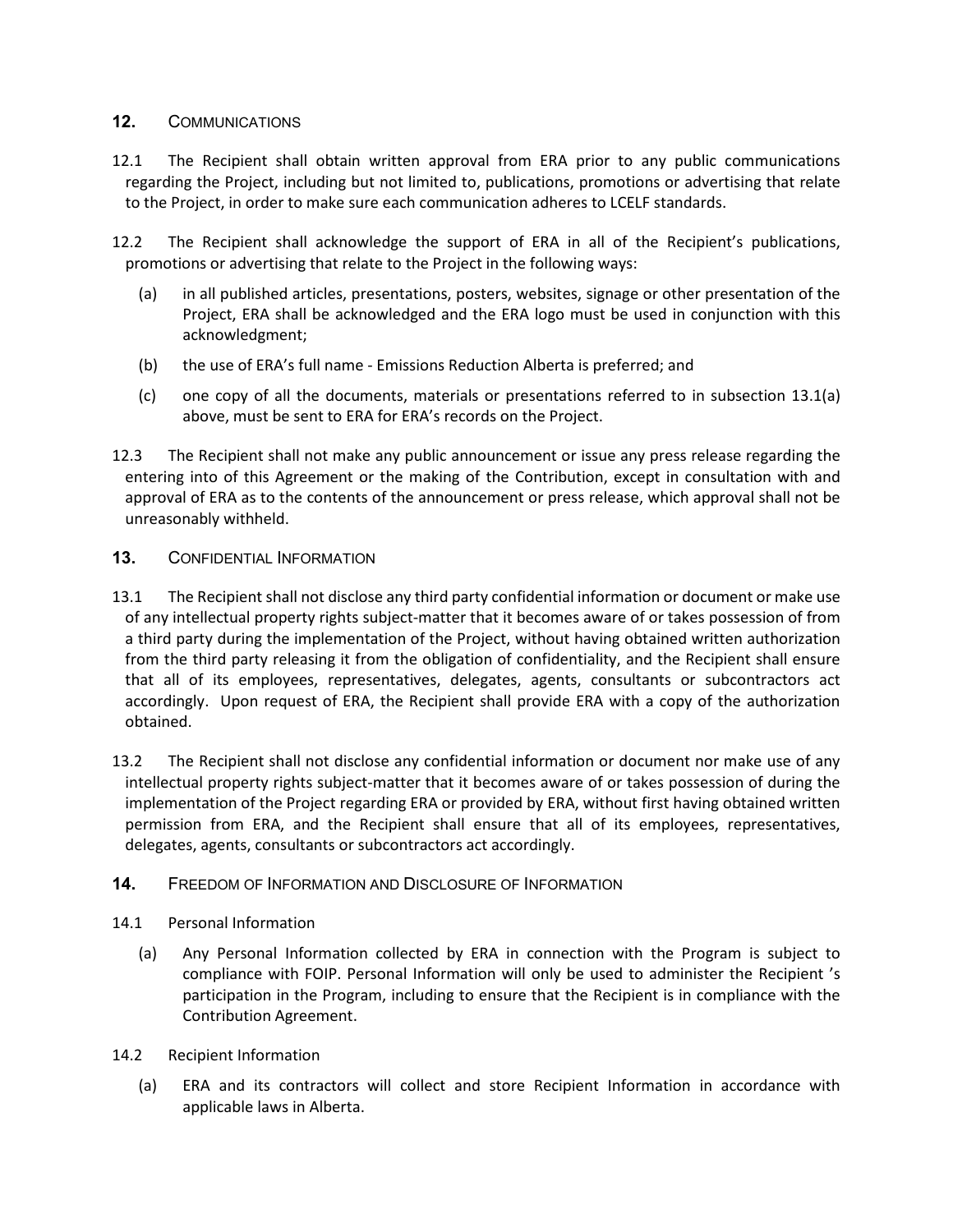- (b) The Recipient consents to ERA publishing Recipient information (including but not limited to the Recipient's name, address and Technology System(s) details) to highlight the benefits derived to Albertans from the Program. In addition, ERA may disclose Recipient Information to any Public Authority for the purposes of verifying such Recipient Information, determining the Recipient 's eligibility for and compliance with this Program, and/or determining the Recipient's compliance with section 6.3 (Funding from Other Sources).
- (c) The Recipient expressly authorizes ERA to obtain information from any third party for the purposes of verifying any information submitted by the Recipient, determining the Recipient's eligibility for this Program, and/or determining the Recipient 's compliance with section 6.3 (Funding from Other Sources).

# **15.** ENVIRONMENTAL ATTRIBUTES

15.1 The Recipient agrees or has sought agreement from the applicable party to convey ownership to ERA, or its successors, all environmental attributes and environmental products that are created or otherwise arise from any Technology System(s) in any jurisdiction, including but not limited to carbon offset credits. ERA retains the right to adjust Program Guidelines in accordance with amendments to the Government of Alberta's legislation, policies, or protocols surrounding greenhouse gas emissions, carbon accounting or the carbon offset system. The Recipient further attests that said attributes have not been claimed, sold or otherwise transferred to another party. ERA will be entitled, unilaterally and without Recipient consent, to deal with such environmental attributes and environmental products in any manner it determines.

#### <span id="page-13-0"></span>**16.** NOTICES

- 16.1 Any notices, approvals, consents and other communication under this Agreement shall be in writing (each such communication being a form of "**Notice**") to the following respective addresses:
	- (a) if to ERA:

Emissions Reduction Alberta 10104 -103 Avenue Suite 746 Edmonton, AB T5J 0H8

Attention: Steve MacDonald, CEO

Email: smacdonald@eralberta.ca

(b) if to the Recipient:

(INSERT)

Attention: ♦

Email:

(c) and a copy of any Notice under this Agreement shall be sent to: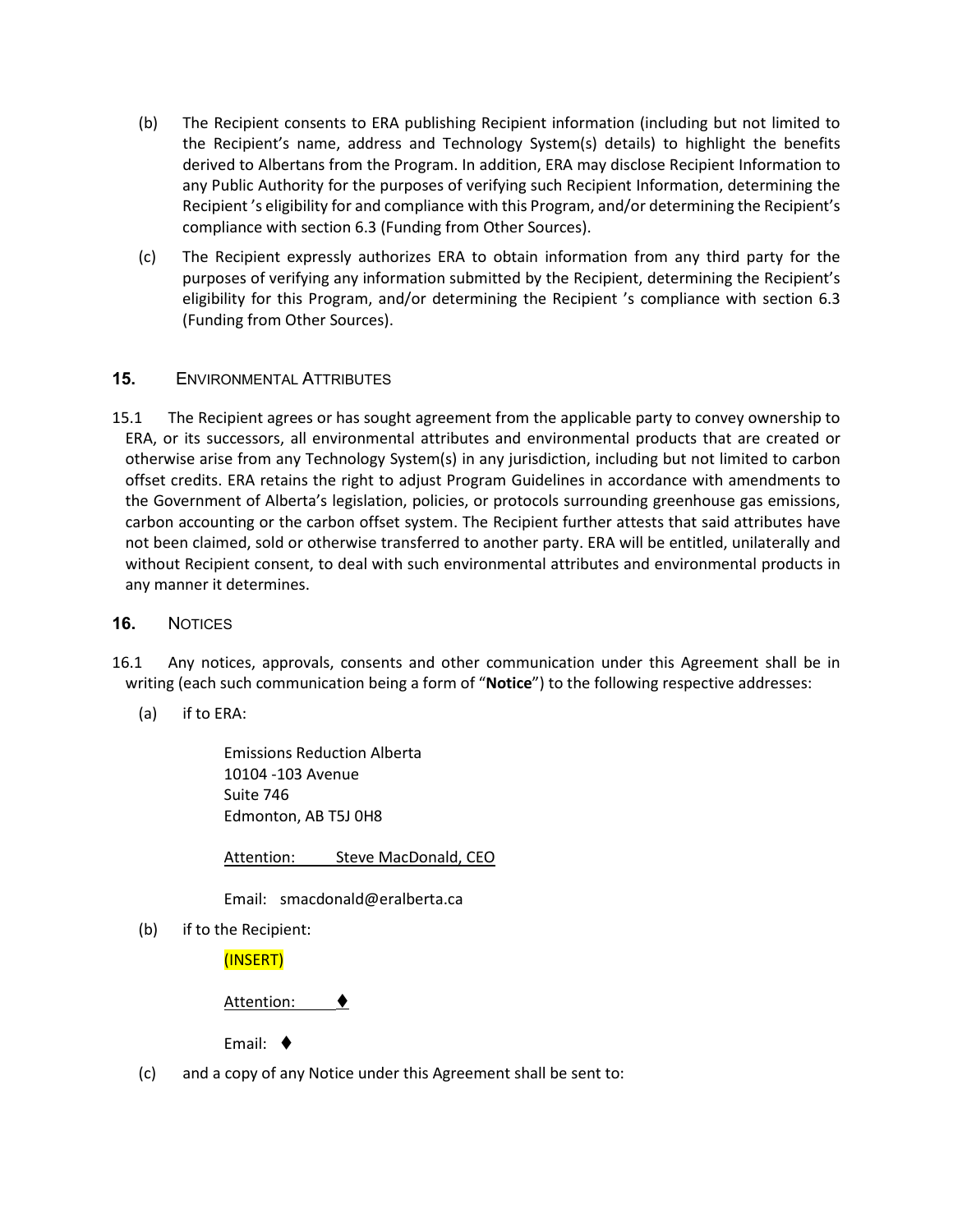# (i) [insert here]

Either Party may change its address information by giving Notice to the other Party. Any Notice is deemed to have been received on the day of delivery, if hand-delivered, when the other Party acknowledges receipt, if sent by registered mail and one (1) business day following transmission, if sent by email.

16.2 ERA designates and authorizes the ERA Program Team as having authority to communicate to the Recipient on behalf of ERA any direction, notice, consent or other communication under this Agreement. The Recipient consents to, and is designated and authorized as having authority to, communicate with the ERA Program Team on any direction, notice, consent or other communication under this Agreement.

## **17.** MISCELLANEOUS

- 17.1 This Agreement is an agreement for the Contribution only. It does not create a partnership, agency, joint venture or employer/employee relationship between the Parties and the Recipient shall not represent itself as such, including in any agreement with a third party.
- 17.2 The Recipient shall not, without the prior written consent of ERA, cause or suffer to exist any sale, transfer, assignment, or pledge of interest which would result in:
	- (a) a change in majority ownership or control of the Recipient;
	- (b) the disposition of all or substantially all of the assets of the Recipient; or
	- (c) the amalgamation or merger of the Recipient with any third party.
- 17.3 The Recipient declares and guarantees that no offer, gift or payment, consideration or benefit of any kind, which constitutes an illegal or corrupt practice, has been or shall be made to anyone by the Recipient, either directly or indirectly, as an inducement or reward for the award or execution of the Agreement. Any such practice is grounds for terminating the Agreement or taking any other corrective action as required.
- 17.4 The Recipient acknowledges that any action ERA takes is subject to public scrutiny and therefore the Recipient shall conduct themselves in a manner that will not result in reputational harm to ERA or undermine public confidence in ERA's ability to carry out its mandate. Without limiting the generality of the foregoing, the Recipient and its officers, directors, shareholders, employees, contractors, affiliates, subsidiaries, partners or agents will act with impartiality and integrity and will demonstrate respect and accountability when dealing with ERA and third parties under this Agreement and at all times will conduct themselves in a way that contributes to a safe and healthy workplace that is free from discrimination, harassment and violence.
- 17.5 Unless otherwise agreed by the Parties, the Recipient may be required to reimburse ERA if at any time within five (5) years from the end date of this Agreement, the Recipient sells, leases, or otherwise disposes of, directly or indirectly, any Asset purchased, acquired, constructed, rehabilitated or renovated, in whole or in part, as a result of or in connection with this Agreement other than to the Government of Canada, the Government of Alberta, a local government, or with the Government of Canada's consent.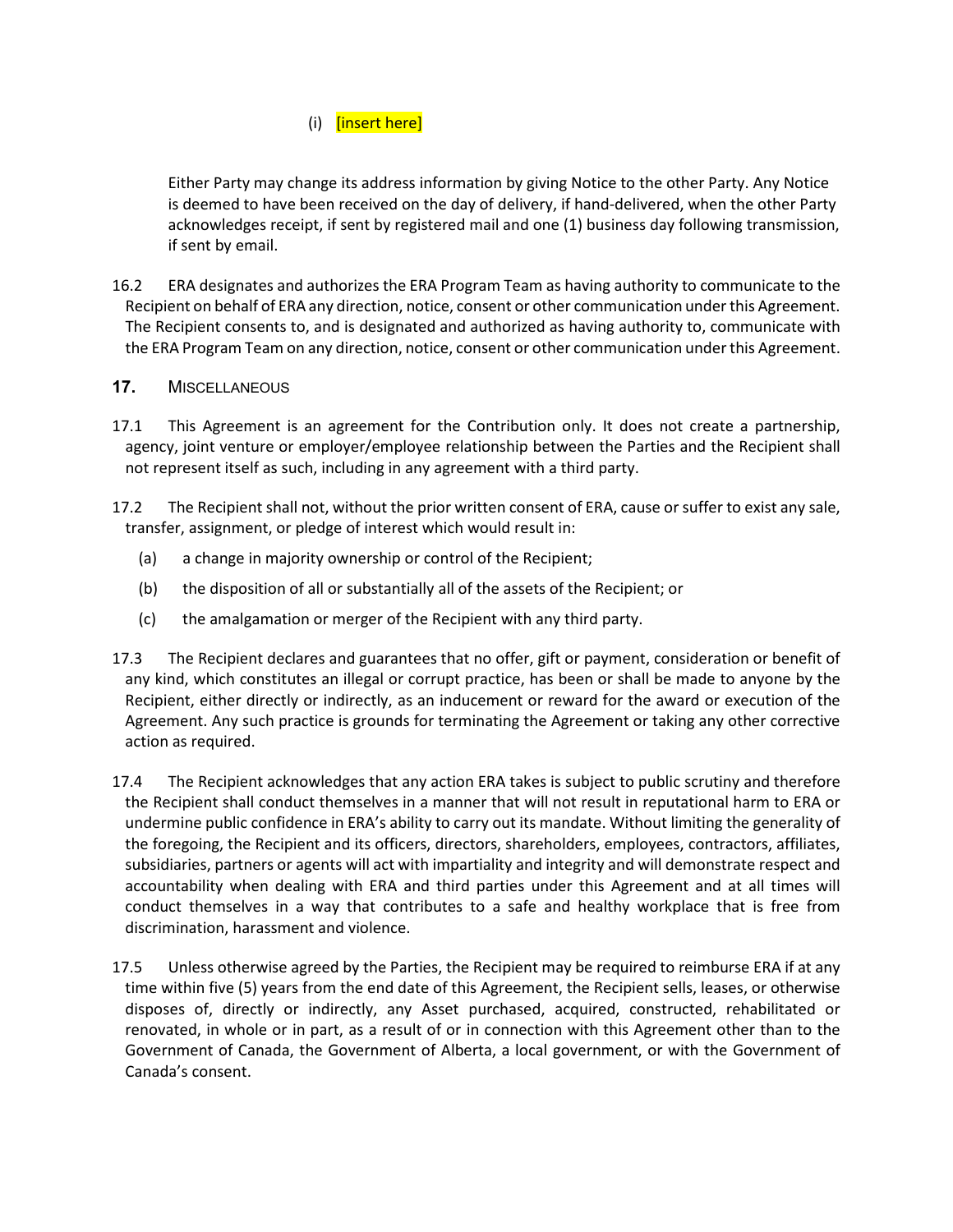- 17.6 The Recipient shall declare in writing to ERA if the Recipient or any of the Recipient's officers, employees or subcontractors included in the Project:
	- (a) were convicted during a period of three (3) years prior to the submission of the Project Proposal, by a court of law in Canada or in any other jurisdiction for an offence involving bribery or corruption; or
	- (b) are under sanction for an offence inducing bribery or corruption, imposed by a government, a governmental organization or a development organization providing development assistance.
- 17.7 The Parties agree to do all such acts and provide such further assurances and instruments as may reasonably be required in order to carry out the provisions of this Agreement according to their spirit and intent.
- 17.8 This Agreement shall endure to the benefit of and be binding upon the Parties and their respective heirs, executors, administrators, successors and assigns.
- 17.9 If any provision of this Agreement is found to be invalid at law by a court of competent jurisdiction, then such provision shall be deemed to be severed from this Agreement and the remainder of this Agreement shall not be affected and shall remain in full force to the extent permitted by law.
- 17.10 Time is of the essence in this Agreement.
- 17.11 This Agreement shall be governed by the laws of the Province of Alberta and the Federal laws of Canada applicable therein and the Alberta courts shall have jurisdiction with regard to all matters arising under or in connection with them.
- 17.12 This Agreement may be signed by originals or by portable document format (PDF) and executed in any number of counterparts, and each executed counterpart shall be considered to be an original. All executed counterparts taken together shall constitute one agreement.

CLIMATE CHANGE AND EMISSIONS MANAGEMENT (CCEMC) CORPORATION operating as **EMISSIONS REDUCTION ALBERTA**

Per:\_\_\_\_\_\_\_\_\_\_\_\_\_\_\_\_\_\_\_\_\_\_\_\_\_\_\_\_\_\_\_\_\_\_

Authorized Signatory

# **[RECIPIENT]**

Per:\_\_\_\_\_\_\_\_\_\_\_\_\_\_\_\_\_\_\_\_\_\_\_\_\_\_\_\_\_\_\_\_\_\_

Authorized Signatory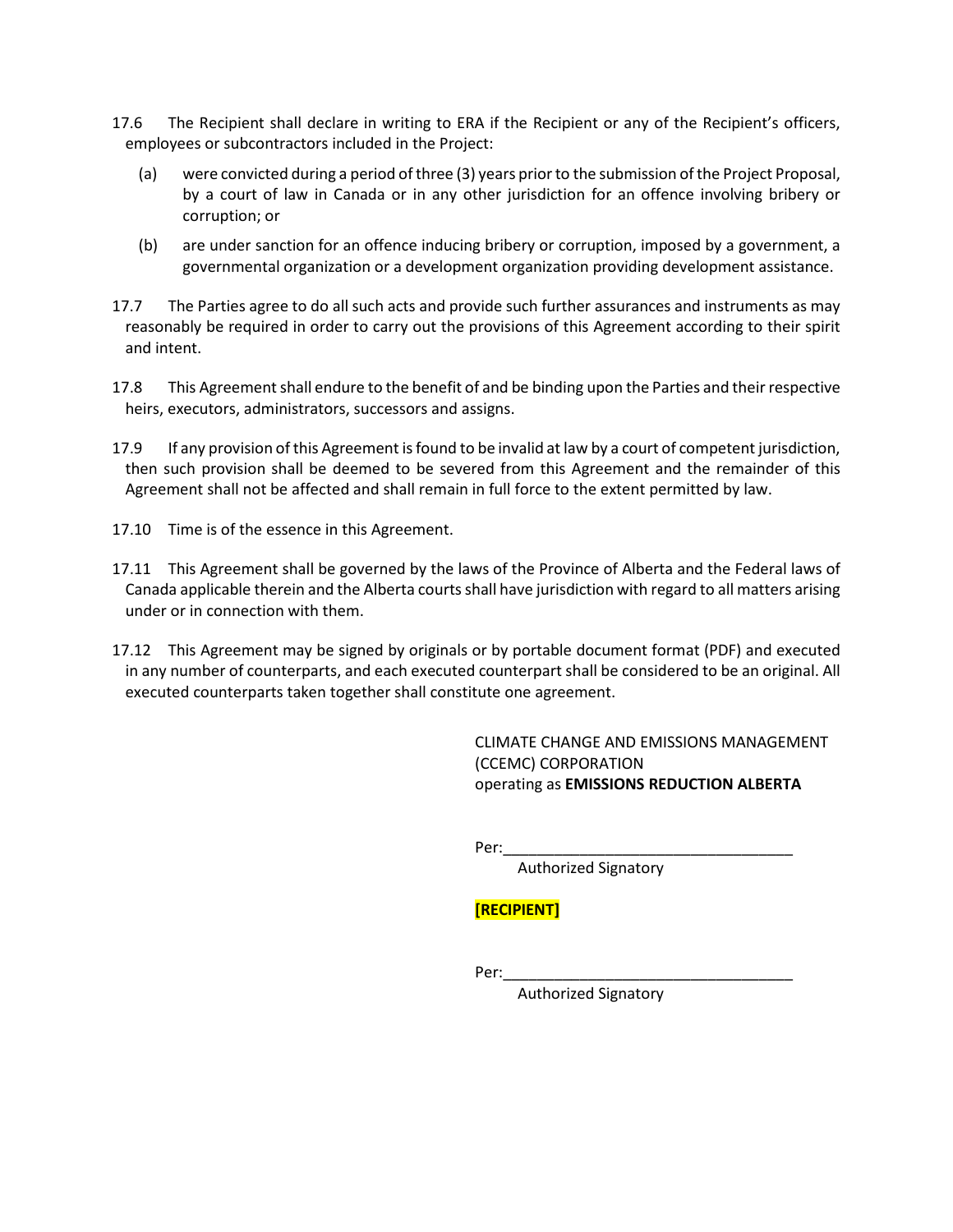# **SCHEDULE A PROJECT SCOPE, BUDGET, AND PROJECT PLAN**

| <b>PROJECT SCOPE</b> |                             |                                                                                                                                                                                  |  |  |  |
|----------------------|-----------------------------|----------------------------------------------------------------------------------------------------------------------------------------------------------------------------------|--|--|--|
| 1.                   | Project Name:               |                                                                                                                                                                                  |  |  |  |
| 2.                   | <b>Project Description:</b> | $\blacklozenge$ [summarize the project including the specific type and size of<br>technology system(s) being deployed and what will be achieved in<br>the course of the Project] |  |  |  |
| 3.                   | Project Location(s):        | [list the primary locations where the Project will take place. Please<br>addresses, legal land description, or GPS coordinates where<br>applicable]                              |  |  |  |
| 4.                   | <b>Project Objectives:</b>  | [describe the primary objectives of the Project]                                                                                                                                 |  |  |  |
| .5.                  | <b>Estimated Outcomes:</b>  | $\blacklozenge$ Using the table below, list 3-5 quantifiable outcomes for<br>completion of the Project, considering technical, economic, and<br>other results.                   |  |  |  |

| <b>Estimated</b>      | <b>Project Target</b> | Achievements to date |
|-----------------------|-----------------------|----------------------|
| <b>Outcomes</b>       |                       |                      |
| <b>GHG reductions</b> |                       |                      |
| <b>Energy Savings</b> |                       |                      |
| Job creation          |                       |                      |

♦

٠

- 6. Project Start Date:
- 7. Project Completion Date:
- 8. Total Project Value (*i.e*. total costs):
- 9. Total Project Eligible Expenses:

#### **PROJECT PLAN**

10. Work Plan (description of tasks and deliverables, including timelines):

[at a minimum should include the following: equipment procurement & installation; any contract signing required, equipment procurement, equipment arrival on-site, beginning of installation, installation completion, post install activities (e.g. permits, testing, and commissioning)]

 $\blacklozenge$  [detailed work plan description]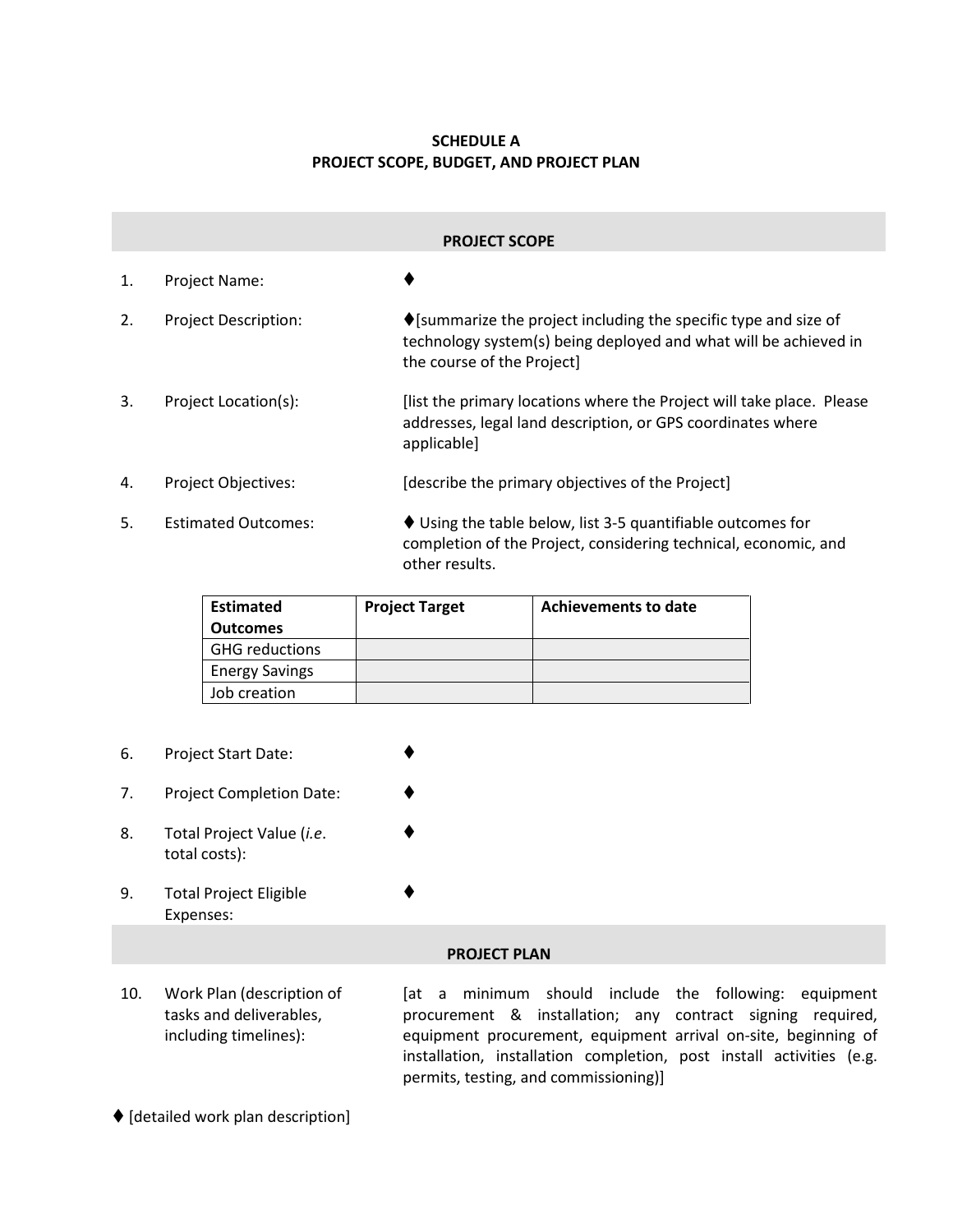# 11. Project Budget:  $\bigcirc$  [please use a table - example table provided below]

| Item |                                     | <b>Total</b><br>Estimate | <b>Estimated</b> | <b>Timeline</b><br>(start – end        |                                                                       |
|------|-------------------------------------|--------------------------|------------------|----------------------------------------|-----------------------------------------------------------------------|
| #    | <b>Item Description</b>             | Cost (\$ CAD)            | or Final         | date)                                  | <b>Assumptions</b>                                                    |
| 1    | e.g. equipment item 1               | \$100                    | Final            | <b>March</b><br>$2022 - May$<br>2022   | <b>Actual cost</b>                                                    |
| 2    | e.g. engineering activity x         | \$100                    | <b>Estimated</b> | March<br>$2022 -$<br><b>April 2022</b> | Based on quote, assumes X hours<br>assumes no changes to final design |
| 3    |                                     |                          |                  |                                        |                                                                       |
| 4    |                                     |                          |                  |                                        |                                                                       |
| 5    |                                     |                          |                  |                                        |                                                                       |
| 6    |                                     |                          |                  |                                        |                                                                       |
| 7    |                                     |                          |                  |                                        |                                                                       |
| 8    |                                     |                          |                  |                                        |                                                                       |
| 9    | Insert rows as needed               |                          |                  |                                        |                                                                       |
|      | <b>Total Project Value Estimate</b> | e.g. \$200               |                  |                                        |                                                                       |

12. Budget of Eligible Expenses by category:

 [copy and paste the Budget by Cost Category summary table from your finalized detailed budget document or a suitable alternative acceptable to ERA]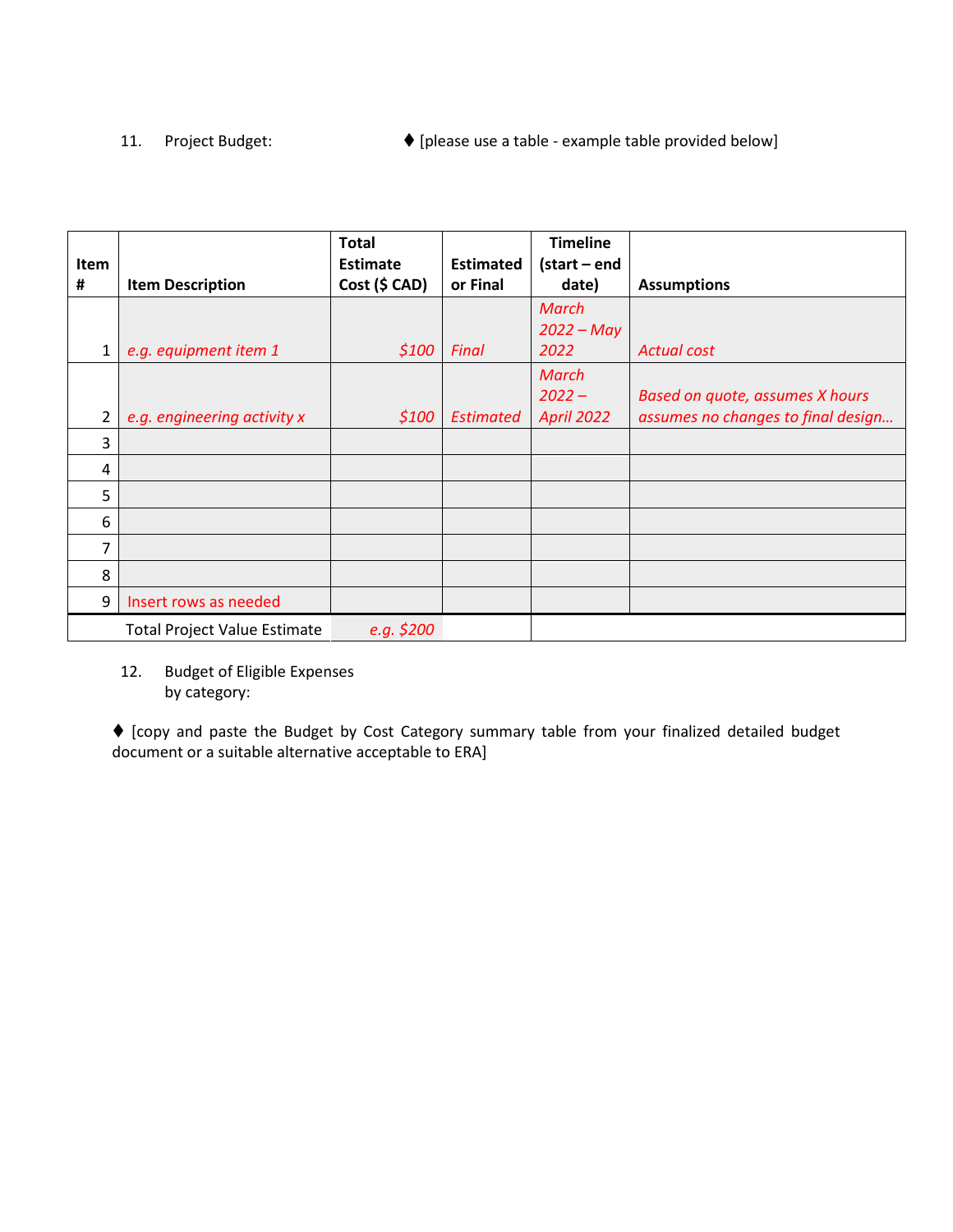## **SCHEDULE B PAYMENT AND REPORTS**

#### **PAYMENT SCHEDULE**

<span id="page-18-0"></span>**Payment** - Subject to and in accordance with the Agreement, including receipt of the reports required by this [Schedule](#page-18-0) B, ERA shall reimburse the Recipient for Eligible Expenses up to the maximum percentage of Contribution set out in section [2.1](#page-4-1) of the Agreement, and to a maximum of  $\Diamond\blacklozenge\blacklozenge$  upon receipt of acceptable invoices and in accordance with the Budget.

The Recipient shall provide ERA with the required project reports and information requirements as per the table below.

| PROJECT REPORTS AND INFORMATION REQUIREMENTS |                                                    |                                                                                                                                                                                                                                                                                                                                                                                                                                                                                                                              |  |  |
|----------------------------------------------|----------------------------------------------------|------------------------------------------------------------------------------------------------------------------------------------------------------------------------------------------------------------------------------------------------------------------------------------------------------------------------------------------------------------------------------------------------------------------------------------------------------------------------------------------------------------------------------|--|--|
| 1.                                           | Reports Format                                     | All reports must be in a format specified by and acceptable to ERA, as<br>described in the Guidelines, on ERIMS, or as otherwise instructed by ERA.                                                                                                                                                                                                                                                                                                                                                                          |  |  |
| 2.                                           | Project Technical<br>Specifications                | Information on project/technology size, equipment make, model, etc.<br>(a) A specification sheet for each Technology System(s)                                                                                                                                                                                                                                                                                                                                                                                               |  |  |
| 3.                                           | Project Partner<br>Acknowledgement<br>("PPA") Form | Any partner to the Lead Applicant including technology developers, product<br>and service providers (including but not limited to equipment installers,<br>engineering firms, and commercial energy auditors), facility owners and<br>operators, and other related entities are required to sign the PPA Form to<br>ensure they are aware of the Project, acknowledge the Contribution<br>Agreement terms and confirm that they may be contacted by ERA.                                                                     |  |  |
| 4.                                           | Pre-Construction<br>Requirements                   | If determined necessary by ERA, the Recipient may be required to conduct<br>certain pre-construction tasks including, but not limited to: initial assessments,<br>technical information on parameters that require subsequent design or<br>engineering, and additional modelling or analysis, all to ERA's reasonable<br>satisfaction.<br>◆ [Due Date]                                                                                                                                                                       |  |  |
| 5.                                           | Mid-Project<br>Report                              | For complex Projects, as determined by ERA in its sole discretion, or Projects<br>that will be greater than 6 months, a Mid-Project Report will be required<br>including: progress to date, budget update, upcoming activities, and timeline<br>confirmation ("Mid-Project Report").<br>$\bigcirc$ [Due date] = (End date – start date)/2<br>During the Term, and in accordance with the Project Scope and Project Plan,<br>the Recipient shall upload electronic reports into the ERIMS using templates<br>provided by ERA. |  |  |